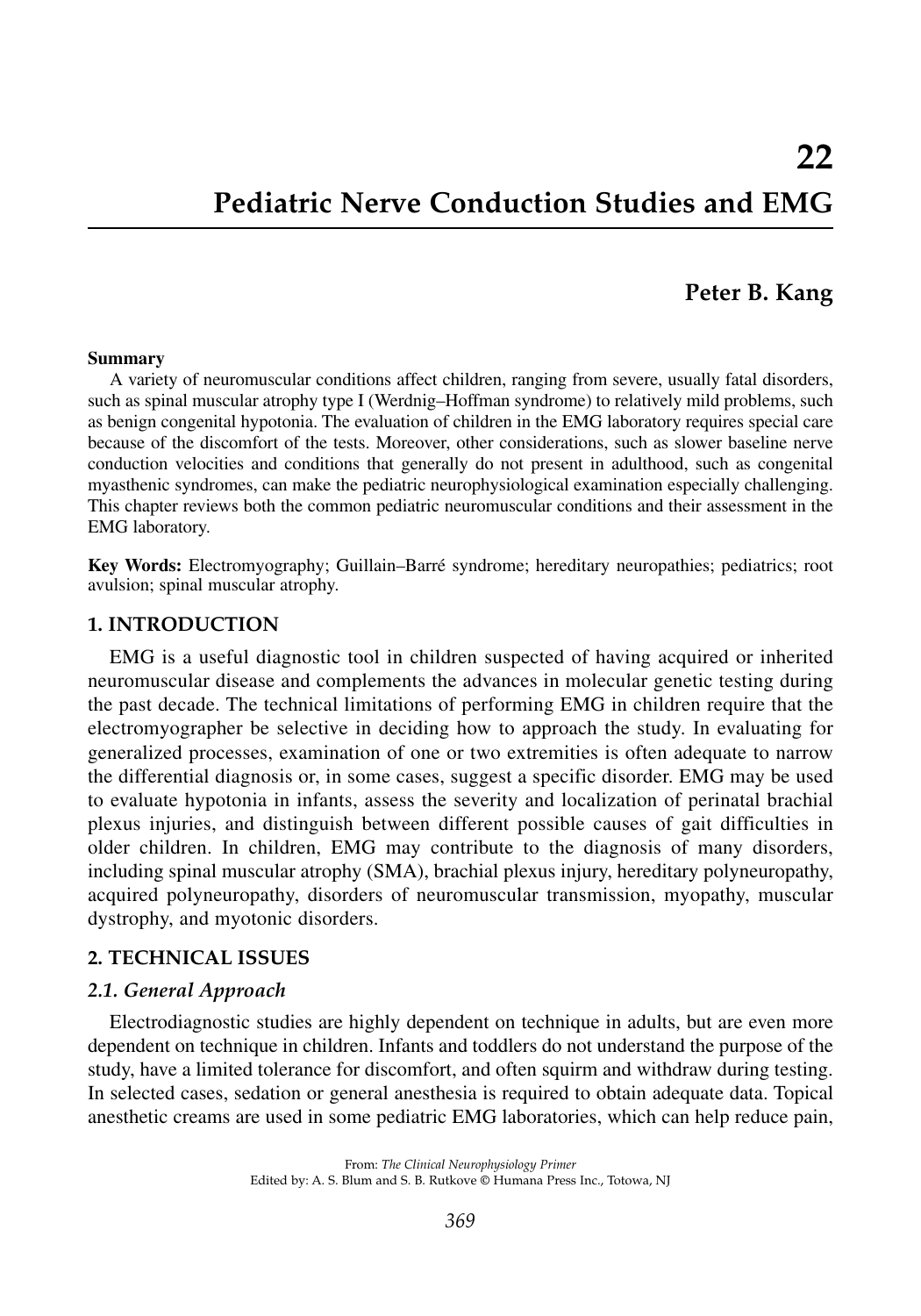but they require that the electromyographer either guess which sites are most likely candidates for needle EMG before the nerve conduction studies, or impose a stressful half-hour wait between the nerve conduction studies and needle EMG on the patient. Despite these limitations, it is usually possible to perform a successful and informative study.

As in adults, a brief history and focused physical examination is critical in directing the tests performed, especially because they may be terminated prematurely. If the child is old enough to understand the procedure, it is important to explain it to the child as well as the parent. It is sometimes possible to convince younger children that the EMG machine is a "tickling" machine for nerve conduction studies—the power of suggestion being quite effective. Infants may be more comfortable sitting in a parent's lap on the examination table or in a chair. Pacifiers and toys are often effective in calming infants and toddlers. Even school-age children and adolescents may feel more comfortable if a parent sits or stands near them during the study.

## *2.2. Nerve Conduction Studies*

The temperature of the extremity during nerve conduction studies is as important in children as in adults. An excessively cold extremity will yield falsely slow conduction velocities and increased amplitudes. Upper extremity skin temperatures, measured at first dorsal interosseous, should be at least 32°C. Lower extremity skin temperatures, measured at lower gastrocnemius, should be at least 30°C. Warming may be achieved with the use of towels dampened with hot water and wrapped around the distal extremity for approx 5 min. Care must be taken not to overheat the towels; a child's skin is more delicate than that of an adult, and is more susceptible to scalding injury. It is also important to wring out the towel before applying to the skin and to dry the skin after warming; a wet extremity will rapidly cool. Some electromyographers use disposable hot packs that produce heat via a chemical reaction. If used in children, these packs should be wrapped in towels to prevent burns, for they may become very hot. The temperature should be measured again after warming to confirm that it is in the acceptable range.

Surface active and reference recording electrodes may need to be trimmed or even cut in half for infants. Full-sized ground electrodes should be used whenever possible, however, because their placement is more flexible. Pediatric stimulators with small cathodes and anodes are useful for this age group. Standard adult distal distances cannot be used in infants and young children because of the small size of the extremities involved; thus, evaluation of motor distal latencies must take the patient's age into account (*see* Table 1). The initial stimulation should always be less than 10 mA. It can be very reassuring to a child when the first stimulation is barely perceptible.

Questions of generalized processes, such as polyneuropathies and myopathies, are common in pediatric EMG laboratories. Limited patient tolerance often makes it practical to perform only a motor and sensory study in an upper and lower extremity. In such cases, the electromyographer may perform median motor and sensory studies in an upper extremity, and peroneal motor and a sural or medial plantar (depending on the age) sensory study in a lower extremity. In a child who is uncooperative or anxious, it may be best to perform the sensory studies first, because those require less stimulation intensity and are, thus, better tolerated.

The median motor study is performed as in an adult, with the E1 recording electrode placed over the abductor pollicis brevis and stimulation occurring at the wrist and cubital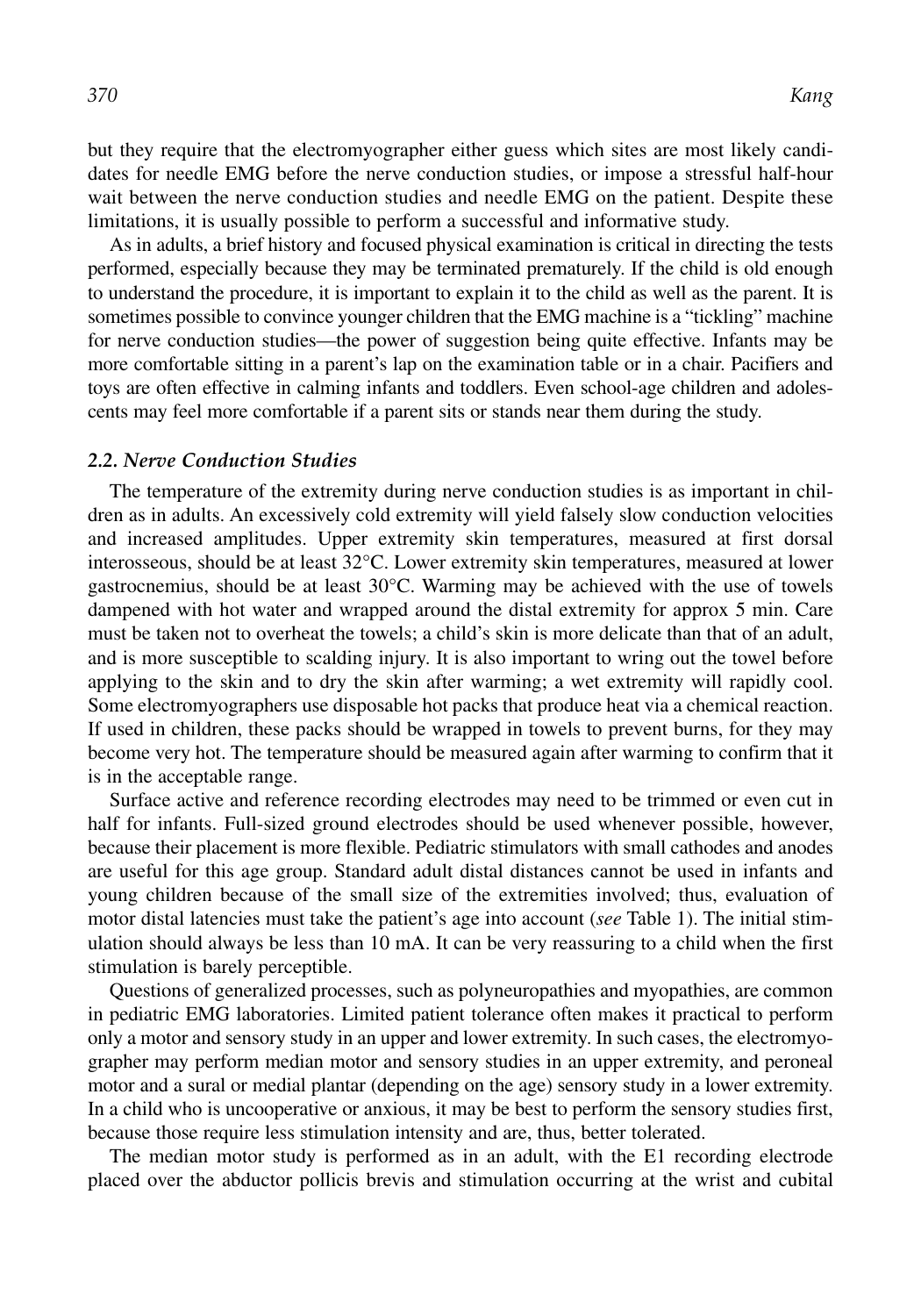**Table 1 Motor Nerve Conduction Studies, Suggested Values** 

| Age                   | $A$ ( $mV$ )             | CV(m/s)   | $DL$ (ms)  |
|-----------------------|--------------------------|-----------|------------|
| Median nerve          |                          |           |            |
| Preterm (33-39 wk)    |                          | $\geq$ 18 |            |
| $0-1$ mo              | $\geq 2.5$               | $\geq$ 20 | $\leq 3.5$ |
| $1-6$ mo              | $\geq 3.5$               | $\geq$ 25 | $\leq 3.0$ |
| $7-12$ mo             | $\geq 2.5$               | $\geq 30$ | $\leq 3.0$ |
| $1-2$ yr              | $\geq 3.5$               | $\geq 35$ | $\leq 2.5$ |
| $2-3$ yr              | $\equiv$                 | $\geq 40$ | $\leq 2.5$ |
| $3-4$ yr              |                          | $\geq 45$ | $\leq 2.5$ |
| $4+$ yr               |                          | $\geq 50$ | $\leq 3.0$ |
| Adult                 | $\geq 4.0$               | $\geq 50$ | $\leq 4.0$ |
| Ulnar nerve           |                          |           |            |
| Preterm (33-39 wk)    |                          | $\geq$ 18 | $\leq$ 3.3 |
| $0-1$ mo              | $\geq1.5$                | $\geq$ 20 | $\leq 3.0$ |
| $1-6$ mo              | $\geq 2.5$               | $\geq$ 25 | $\leq$ 3.3 |
| $7-12$ mo             | $\geq 3.0$               | $\geq 35$ | $\leq 2.5$ |
| $1-2$ yr              | $\geq 2.5$               | $\geq 40$ | $\leq 2.5$ |
| $2-3$ yr              |                          | $\geq 40$ |            |
| $3-4$ yr              |                          | $\geq45$  |            |
| $4+yr$                |                          | $\geq 50$ |            |
| Adult                 | $\geq 6.0$               | $\geq 50$ | $\leq$ 3.3 |
| Peroneal nerve        |                          |           |            |
| $0-1$ mo              | $\geq 1.5$               | $\geq$ 20 | $\leq 3.0$ |
| $1-6$ mo              | $\geq1.5$                | $\geq$ 25 | $\leq$ 2.5 |
| $7 - 12$ mo           | $\geq2.0$                | $\geq 30$ | $\leq 3.5$ |
| $1-2$ yr              | $\geq1.5$                | $\geq 35$ | $≤3.5$     |
| $2-3$ yr              | $\overline{\phantom{0}}$ | $\geq 40$ | $\equiv$   |
| $3-4$ yr              |                          | $\geq 40$ |            |
| $4+$ yr               |                          | $\geq 40$ |            |
| Adult                 | $\geq 2.0$               | $\geq 40$ | $\leq 6.5$ |
| Tibial nerve          |                          |           |            |
| Preterm (33-36 wk)    |                          | ≥14       |            |
| Preterm $(37-39)$ wk) |                          | $\geq 18$ |            |
| $0-1$ mo              |                          | $\geq$ 20 | $\leq4.5$  |
| $1-6$ mo              |                          | $\geq$ 20 | $\leq 4.0$ |
| $7-12$ mo             |                          | $\geq$ 25 | $\leq 3.5$ |
| $1-2$ yr              | $\overline{\phantom{a}}$ | $\geq 30$ | $\leq 3.0$ |
| $2-3$ yr              |                          | $\geq 35$ | $\leq4.0$  |
| $3-4$ yr              |                          | $\geq 40$ | $\leq 4.0$ |
| $4-6$ yr              |                          | $\geq 40$ | $\leq4.5$  |
| $6+$ yr               |                          | $\geq 40$ | $\leq 5.0$ |
| Adult                 | $\geq 4.0$               | $\geq 40$ | $\leq 5.8$ |

A, suggested amplitude; CV, suggested conduction velocity; DL, suggested distal latency; —, data not available.

*<sup>a</sup>*Adapted from refs. *1, 2, 4–6, 23–25.*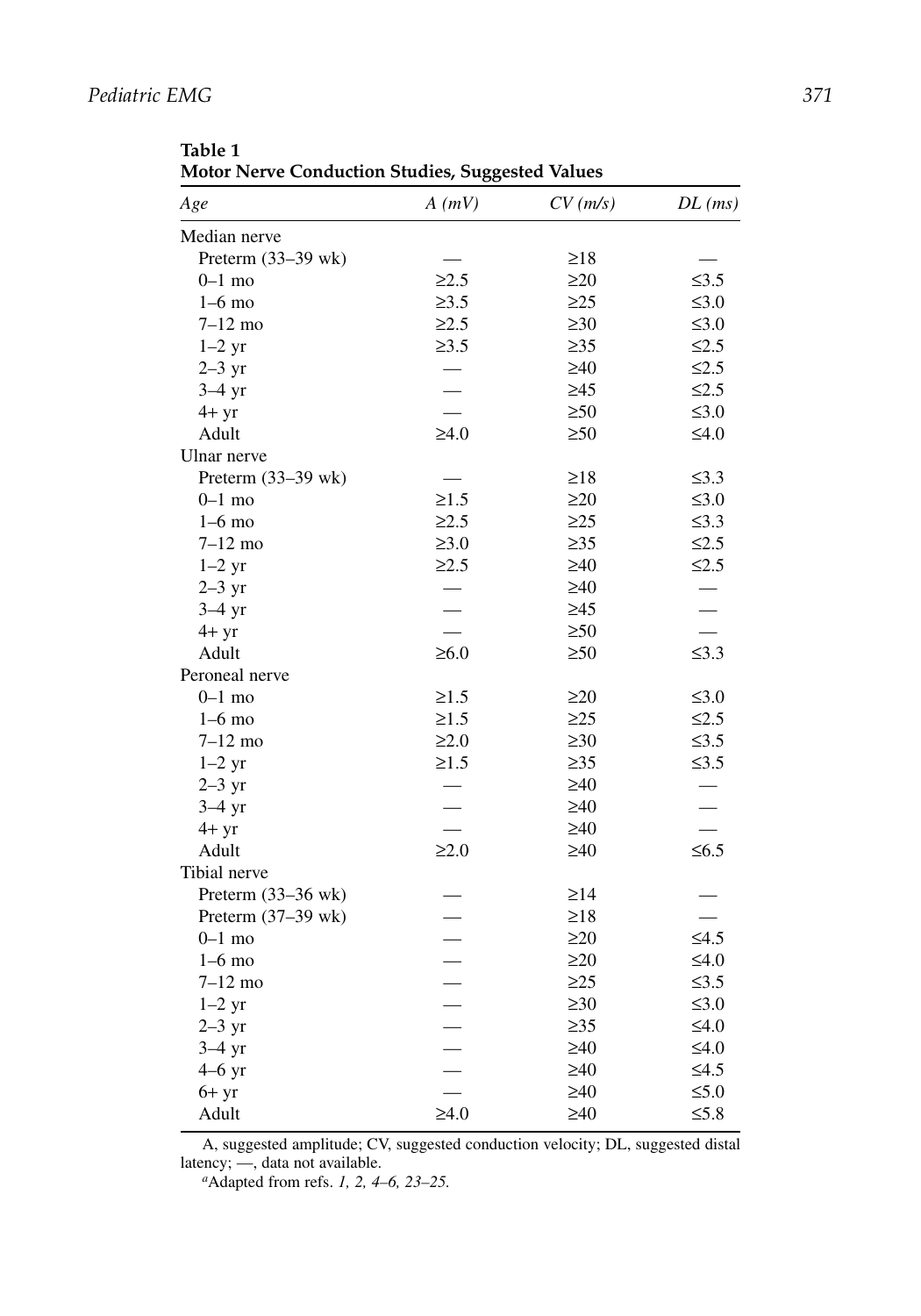fossa. The peroneal motor study is performed as in an adult, with the E1 recording electrode placed over the extensor digitorum brevis and stimulation occurring at the ankle, fibular head, and popliteal fossa. Recording of tibialis anterior may be used when no response or a very small response is obtained from extensor digitorum brevis. One of the proximal stimulation sites may be omitted in children, unless, of course, there is a question of a peroneal neuropathy at the fibular head, such neuropathy being quite rare in children.

In infants, the most difficult aspect of the median antidromic sensory study involves the placement of the active and reference electrodes. The active electrode may be placed on the second digit and the reference on the third, or the electrodes can be cut in half and both placed on the second or third digit. If this is unsuccessful, ring electrodes may be used instead. The stimulation site is, as usual, at the wrist. In neonates and some infants, surface recordings of sural nerve sensory action potentials are often obscured by artifact caused by high skin impedance and short interelectrode distances. In this age group, the most technically reliable sensory study to obtain in the lower extremity is the orthodromic medial plantar study, recording the tibial nerve at the ankle and stimulating the medial plantar region of the sole.

Full-term newborns typically have nerve conduction velocities that are approximately half those expected in an adult. Nerve conduction velocities increase steadily during the first 3 to 5 yr of life, because of growth in axon diameter and thickening of myelin. Thus, adult nerve conduction values cannot be reliably expected until 3 to 5 yr of age, although some children's responses reach those values earlier. Normal amplitudes are also diminished in children compared with adults, especially in the first year of life. In a child younger than 3 to 5 yr, it is important to consult age-matched reference values in interpreting the results of nerve conduction studies. Tables 1 and 2 list suggested normal values adapted and summarized from published data on surface recordings, and also include adult normal values for comparison. Most studies seeking to establish normal values in children focus on motor nerve conduction studies, thus, Table 1 is more comprehensive than Table 2.

Elicitation of late responses may produce significant discomfort in a child, and should not be performed unless they can help answer a specific question, for example, when Guillain– Barré syndrome is a possible diagnosis. If a number of late response studies are necessary, sedation or anesthesia should be considered. Despite incomplete myelination, short stature results in F-response latencies that are shorter in children than in adults. Age-matched normal values, such as the ones listed in Table 3 should be used. H-reflexes may be obtained in the upper as well as the lower extremities in the first year of life, but are rarely necessary in the pediatric population.

## *2.3. Needle EMG*

For the needle examination, a 30-gauge, 25-mm disposable concentric needle (the smallest commercially available) is almost always the best choice. School-age children often ask if "it will hurt." One can reply that it will "pinch" or say that it will be like a blood draw, while avoiding the term "needle." The needle itself can be described as a "microphone." Older children and adolescents may often be examined as thoroughly as adults, but it is still advisable to examine the fewest muscles necessary to answer the question at hand. These patients sometimes reach a limit of tolerance unexpectedly during the needle examination and become upset with little warning.

Except in cases of neonatal brachial plexus injury or trauma, extensive root screens are rarely required in children. In many cases, the question revolves around a generalized process,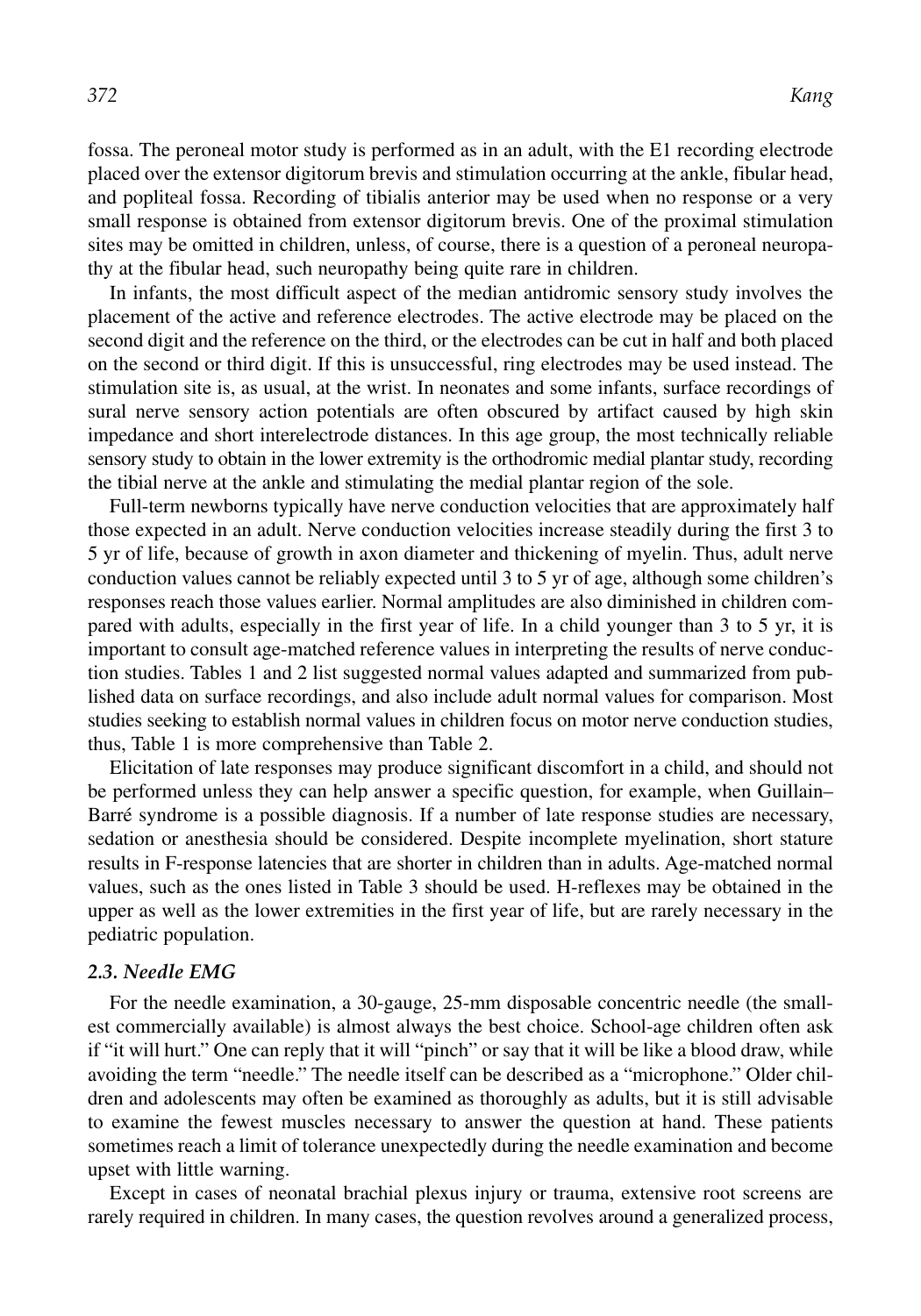| $\mathcal{L}_{\text{2}}$<br>Terre rection recentato, ouggeste randos |              |           |
|----------------------------------------------------------------------|--------------|-----------|
| Age                                                                  | $A$ ( $mV$ ) | CV(m/s)   |
| Median nerve (antidromic)                                            |              |           |
| $0-1$ mo                                                             | $\geq 5$     | $\geq$ 25 |
| $1-6$ mo                                                             | $\geq 10$    | $\geq 35$ |
| $7 - 12$ mo                                                          | $\geq$ 15    | $\geq 30$ |
| $1-2$ yr                                                             | $\geq$ 15    | $\geq 40$ |
| $2-3$ yr                                                             |              |           |
| $3-4$ yr                                                             |              |           |
| $4+$ yr                                                              |              |           |
| Adult                                                                | $\geq$ 20    | $\geq 50$ |
| Sural nerve (antidromic)                                             |              |           |
| $0-1$ mo                                                             | $\geq 6$     | $\geq$ 20 |
| $1-6$ mo                                                             | $\geq 6$     | $\geq 20$ |
| $7 - 12$ mo                                                          | $\geq 6$     | $\geq$ 25 |
| $1-2$ yr                                                             | $\geq 6$     | $\geq 30$ |
| $2-3$ yr                                                             | $\geq 6$     | $\geq 35$ |
| $3-4$ yr                                                             | $\geq 6$     | $\geq 40$ |
| $4+yr$                                                               | $\geq 6$     | $\geq 40$ |
| Adult                                                                | $\geq 6$     | $\geq 40$ |
| Medial plantar nerve orthodromic in children                         |              |           |
| $0-1$ mo                                                             | $\geq 10$    |           |
| $1-6$ mo                                                             | $\geq$ 15    | $\geq 35$ |
| $7-12$ mo                                                            | $\geq$ 15    | $\geq 35$ |
| $1-2$ yr                                                             | $\geq$ 15    | $\geq 35$ |
| $2-4$ yr                                                             |              |           |
| $4+yr$                                                               |              |           |
| Adult (antidromic)                                                   | $\geq$ 2     | $\geq 35$ |

**Table 2 Sensory Nerve Action Potentials, Suggested Values**

A, suggested amplitude; CV, suggested conduction velocity; —, data not available. Sural sensory responses may be obscured by subcutaneous tissue in neonates and infants; medial plantar studies may be more accurate in this age group.

*<sup>a</sup>*Adapted from refs. *1–3, 6, 25.*

therefore, a limited needle examination often yields the necessary data. In infants and toddlers, poor cooperation often makes it impossible to evaluate both insertional activity and voluntary activity in the same muscle. In the upper extremities, insertional activity is most easily observed in triceps and first dorsal interosseous, whereas motor unit activity is better assessed in biceps and flexor carpi radialis. In the lower extremities, medial gastrocnemius and vastus lateralis are better for insertional activity, whereas tibialis anterior and iliopsoas are preferred for motor unit potential (MUP) analysis.

As in adults, if there is a question of a polyneuropathy, it is important to examine distal muscles, although it is rarely necessary to study intrinsic foot muscles in young children. Children with possible myopathy should have several proximal muscles evaluated, but one extremity (preferably lower) should be spared so that histological examination of a muscle biopsy performed at a later time will be free of potential artifacts from needle injury.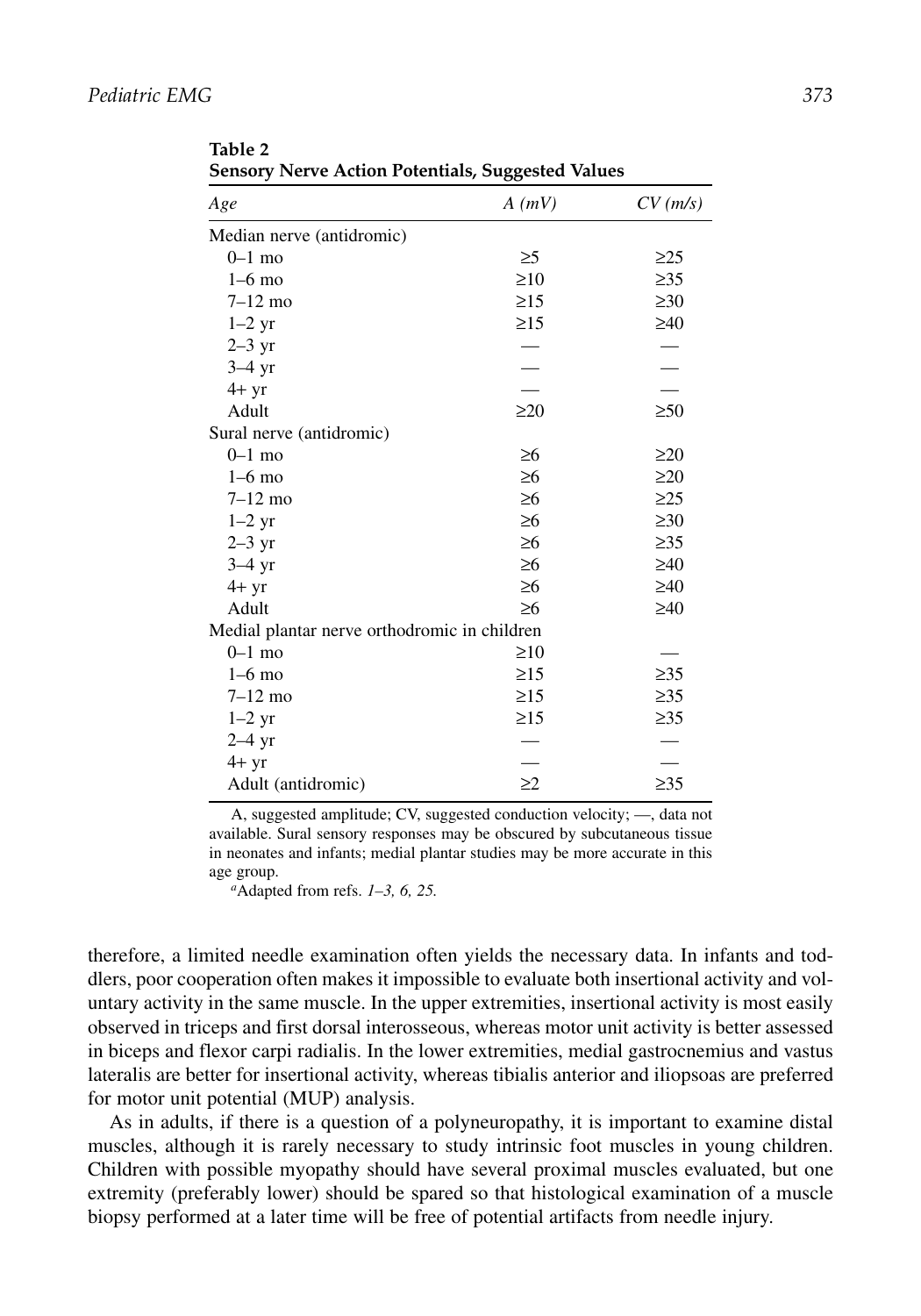| Priare Responses, Suggested values |              |  |  |  |
|------------------------------------|--------------|--|--|--|
| Age                                | Latency (ms) |  |  |  |
| Median nerve                       |              |  |  |  |
| $0-1$ mo                           | $\leq 20$    |  |  |  |
| $1-6$ mo                           | $\leq 20$    |  |  |  |
| $7-12$ mo                          | $\leq$ 21    |  |  |  |
| $1-2$ yr                           | $\leq 21$    |  |  |  |
| $2-4$ yr                           | $\leq$ 21    |  |  |  |
| $4-6$ yr                           | $\leq$ 23    |  |  |  |
| $6-14$ yr                          | $\leq$ 29    |  |  |  |
| Adult                              | $\leq$ 31    |  |  |  |
| Ulnar nerve                        |              |  |  |  |
| $0-1$ mo                           |              |  |  |  |
| $1-6$ mo                           | $\leq17$     |  |  |  |
| $7 - 12$ mo                        | $\leq17$     |  |  |  |
| $1-2$ yr                           | $\leq17$     |  |  |  |
| $2-4$ yr                           |              |  |  |  |
| $4-6$ yr                           |              |  |  |  |
| $6-14$ yr                          |              |  |  |  |
| Adult                              | $\leq 32$    |  |  |  |
| Peroneal nerve                     |              |  |  |  |
| $0-1$ mo                           | $\leq$ 26    |  |  |  |
| $1-6$ mo                           | $\leq$ 27    |  |  |  |
| $7-12$ mo                          | $\leq$ 29    |  |  |  |
| $1-2$ yr                           | $\leq 30$    |  |  |  |
| $2-4$ yr                           | $\leq 34$    |  |  |  |
| $4-6$ yr                           | $\leq 36$    |  |  |  |
| $6-14$ yr                          | $\leq 43$    |  |  |  |
| Adult                              | $\leq 56$    |  |  |  |
| Tibial nerve                       |              |  |  |  |
| $0-1$ mo                           |              |  |  |  |
| $1-6$ mo                           |              |  |  |  |
| $7-12$ mo                          | $\leq$ 24    |  |  |  |
| $1-2$ yr                           | $\leq 26$    |  |  |  |
| $2-4$ yr                           |              |  |  |  |
| $4-6$ yr                           |              |  |  |  |
| $6-14$ yr                          |              |  |  |  |
| Adult                              | $\leq 56$    |  |  |  |

**Table 3 F-Wave Responses, Suggested Values**

—, data not available.

*<sup>a</sup>*Adapted from refs. *1, 3, 25, 26.*

## **3. COMMON REFERRALS TO THE PEDIATRIC EMG LABORATORY**

Deciding whether to request or perform an EMG in a particular case is sometimes difficult, because the number of available diagnostic modalities has increased dramatically in recent years. Genetic testing is available for many neuropathies and muscular dystrophies, and may make EMG unnecessary in certain patients. However, there are many children with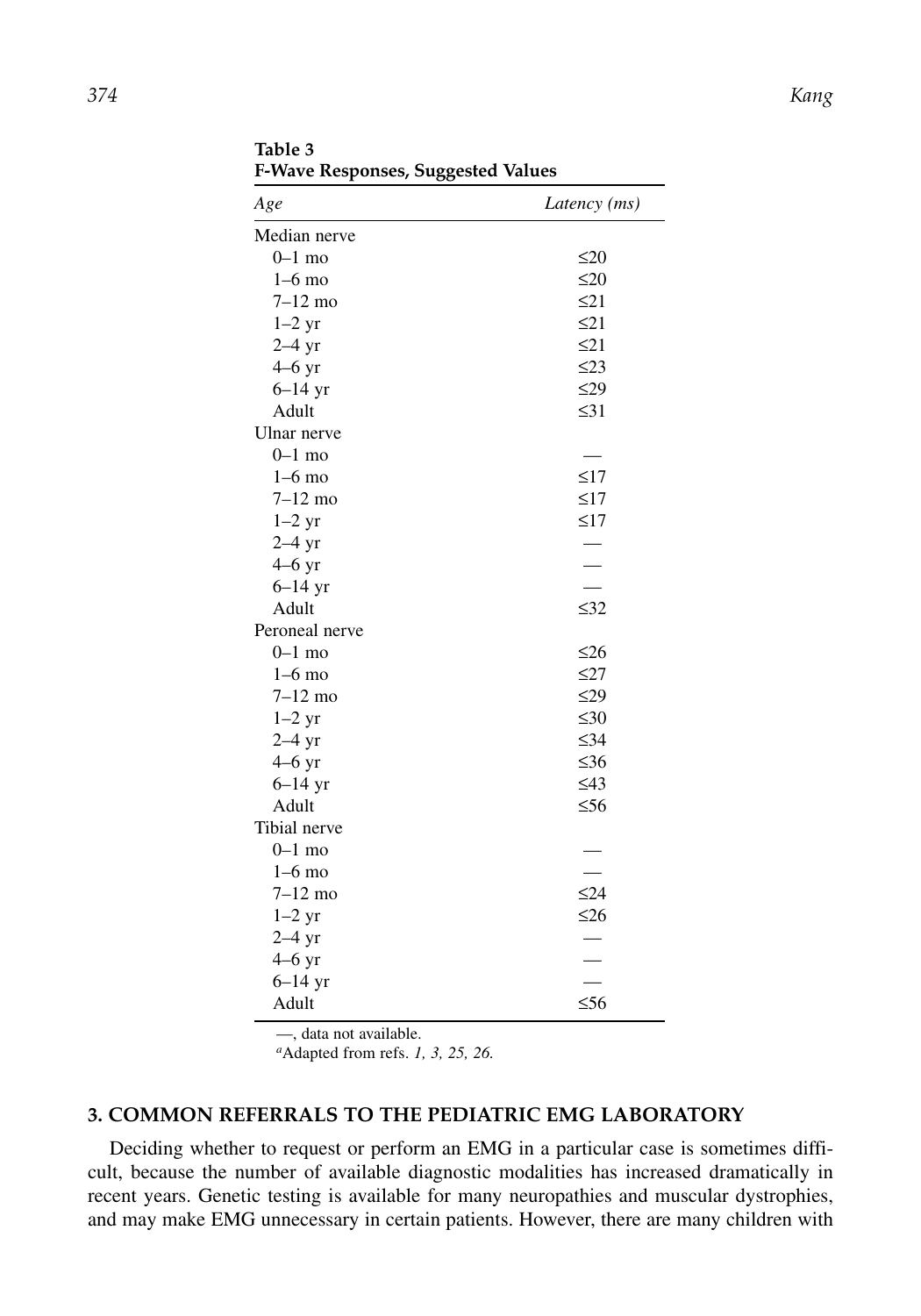acquired conditions and unusual presentations of inherited disorders in whom EMG is an essential test, and the volume of EMG referrals, in our experience, has remained steady.

The differential diagnosis of hypotonia in infancy and early childhood is vast, and includes a number of peripheral nervous system processes. However, it is important to remember that the majority of cases of infant hypotonia arise from central causes. An extensive peripheral nervous system evaluation should be pursued only if supported by the history and examination. Peripheral nervous system lesions may localize to the anterior horn cell, peripheral nerve, neuromuscular junction, or muscle. If a congenital myopathy or muscular dystrophy lies in the differential diagnosis, it is often useful to obtain a set of muscle enzymes (creatine kinase, aldolase, alanine aminotransferase, aspartate aminotransferase, and lactate dehydrogenase) before requesting or performing an EMG or muscle biopsy. It is important to remember that muscle enzymes may be artifactually elevated immediately after needle EMG is performed. A significant elevation of one or more enzymes (the elevated enzymes should include either creatine kinase or aldolase, because these are the ones that are most specific to muscle) will justify a muscle biopsy as the next step. Mild abnormalities or normal levels of these enzymes do not always exclude a congenital myopathy; in those cases, an EMG may be helpful in directing further studies. The precise sensitivity of EMG in the evaluation of the hypotonic infant is unclear. One study reported an 80% overall sensitivity for the correct diagnosis, whereas another recorded a 65% sensitivity for SMA and 10% for myopathy.

A neonate with a birth injury to the brachial plexus may present with a weak or flaccid upper extremity. It is rare for alternative diagnoses to be plausible, therefore, the question for the electromyographer usually revolves around issues of severity and prognosis. Except in the most severe cases, an EMG is most helpful after the first few months of life, when the presence or absence of chronic reinnervation and axonal continuity may best be assessed.

Toddlers and older children may present with delayed motor milestones or difficulty walking. As in the evaluation of hypotonia, the differential diagnosis is broad, and may include almost any segment of the peripheral nervous system. Proximal weakness, often detected by the presence of Gowers sign, Trendelenburg gait, or both, typically suggests the possibility of Duchenne, Becker, or limb–girdle muscular dystrophy. If such a patient has significantly elevated muscle enzyme levels, either molecular genetic testing or muscle biopsy will yield a diagnosis in most cases. When such an evaluation is unrevealing, an EMG may be useful in assessing the child for a neuropathic process, such as SMA type III (also known as Kugelberg–Welander disease). SMA type III may resemble a muscular dystrophy with a proximal distribution of weakness and a mild elevation of the creatine kinase level.

Abrupt onset gait difficulty may be caused by acute inflammatory demyelinating polyneuropathy (AIDP; Guillain–Barré syndrome), an inflammatory myopathy, tick paralysis, spinal cord conditions (mass lesion or transverse myelitis), or central causes. Although poliomyelitis, fortunately, has almost been eradicated in much of the world, West Nile virus has also been found to produce a similar syndrome of acute motor paralysis. A detailed skin and scalp examination is important in such acutely weak children, because tick paralysis is readily cured by removing the tick. Because ataxia is often observed in AIDP, it may be difficult in some cases to distinguish between that condition and other causes of ataxia, such as acute cerebellitis. If a particular diagnosis cannot be supported by other findings, such as areflexia, cytoalbuminological dissociation, rash, elevated creatine kinase level, or nerve root enhancement on MRI imaging of the spine, EMG may be helpful in distinguishing between the possibilities.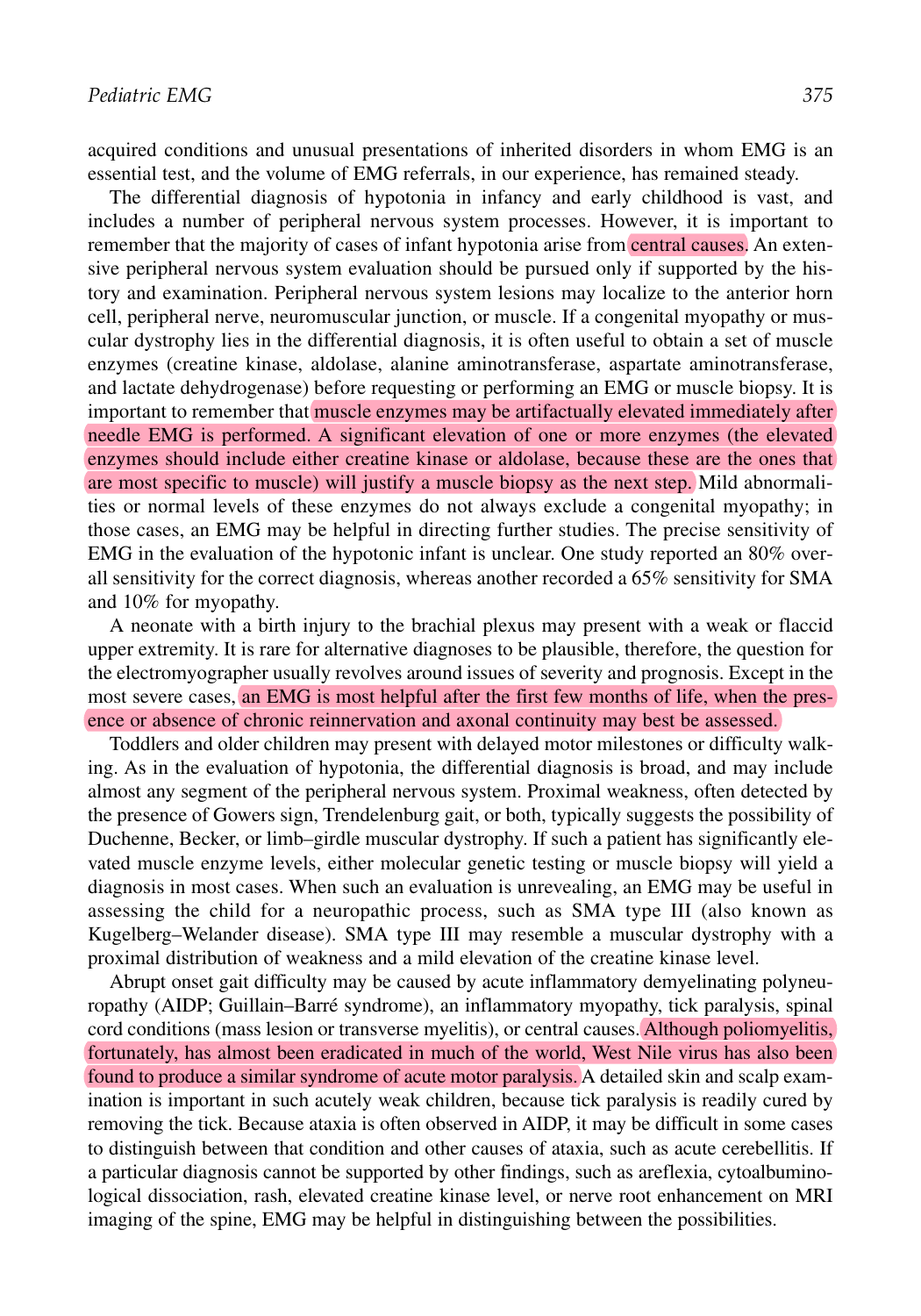Chronic gait difficulty associated with areflexia, sensory loss, pes cavus, distal weakness, or a combination of these suggests the presence of an isolated inherited polyneuropathy, such as Charcot–Marie–Tooth (CMT) disease, also called hereditary motor sensory neuropathy. In some instances, a demyelinating polyneuropathy may be associated with a more generalized neurodegenerative disorder, such as metachromatic leukodystrophy, especially if there is an associated cognitive decline.

## **4. IMPORTANT FINDINGS IN THE PEDIATRIC EMG LABORATORY**

#### *4.1. Motor Neuron Disease*

Because of the development of the polio vaccine, SMA has become the dominant anterior horn cell disease affecting children in developed countries. The onset of the most common variant, type I (Werdnig–Hoffman disease), is typically in the first 6 mo of life. The infants present with hypotonia, weakness, and delayed motor milestones. Mothers may report decreased fetal movements. Examination is notable for areflexia or hyporeflexia, hypotonia, weakness, and preserved extraocular movements. Tongue fasciculations may sometimes be observed, but are not a reliable finding, especially in young infants, and the lack of tongue fasciculations should never be used to exclude SMA. These children never sit independently and never walk. The majority do not survive the second year of life.

The onset of SMA type II is typically from 6 to 18 mo, with some cases beginning as early as the neonatal period. These children often present with motor delays. They eventually sit independently but never walk, and survive only to adolescence or early adulthood. The gait difficulties that are often the first signs of SMA type III usually begin after 18 mo. These patients walk independently for most of their lives. Life expectancy is normal in most cases of SMA type III, although some patients require wheelchair assistance as adults.

SMA is caused by a deletion in the survival motor neuron (*SMN*) gene on chromosome 5q13. Until this discovery, EMG and muscle biopsy were the principal means of confirming the diagnosis during life. Genetic testing for deletions in *SMN* is now readily available, but EMG is still helpful in many cases, especially if the presentation is mild or otherwise unusual, or if an infant develops respiratory failure before the results of genetic testing become available.

As in adult motor neuron disease, it is critical to document normal sensory responses on nerve conduction studies; if these are abnormal, the diagnosis should remain in serious doubt. Compound motor action potential (CMAP) amplitudes are often diminished in SMA type I, but may be minimally reduced or normal in SMA types II and III. During the needle examination, at least three limbs should be studied. Cranial muscles may be substituted for one limb, especially if tongue fasciculations are observed. Examination of paraspinal muscles is not generally helpful and should be avoided. Both ongoing denervation and chronic reinnervation may be observed. In adults, chronic reinnervation should be demonstrated in most muscles of at least three limbs to meet criteria for motor neuron disease, but in children it is not always possible to do this extensive a needle examination, and any findings should be confirmed by genetic testing. Fasciculation potentials are observed more rarely in SMA as compared with amyotrophic lateral sclerosis, and the MUP abnormalities are generally symmetrical in SMA.

## *4.2. Sensory Neuropathy and Neuronopathy*

It is rare to find an isolated sensory neuropathy or sensory neuronopathy in childhood. In infants, the sural and superficial peroneal sensory responses are often difficult to record. Thus, in children of that age, the medial plantar sensory responses and upper extremity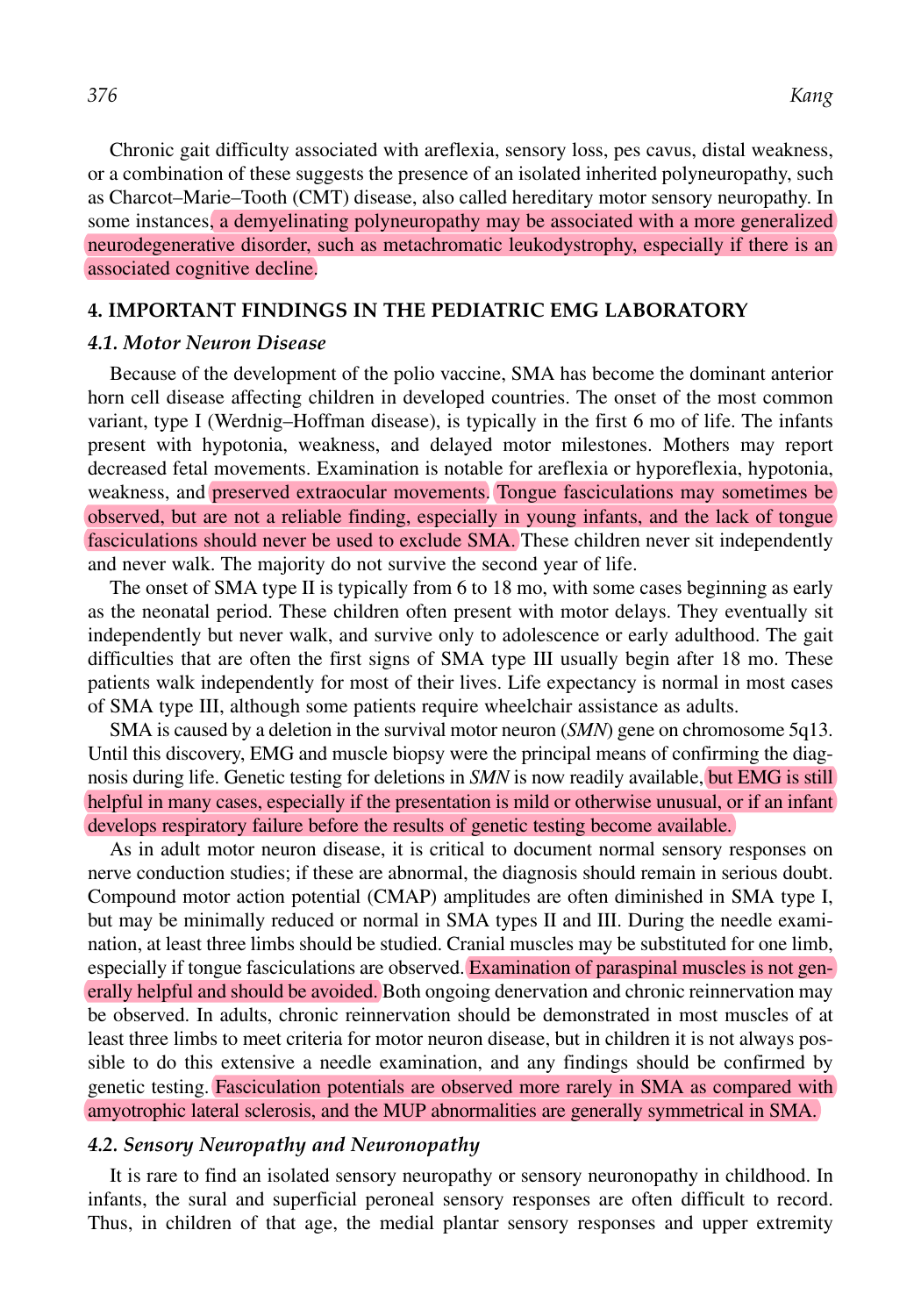sensory responses must be checked before concluding that the patient has a true loss of sensory responses. Age-specific normal values must be used in children younger than 3 to 5 yr.

If a true sensory neuropathy or sensory neuronopathy is present, the most likely causes are Friedreich's ataxia and the hereditary sensory and autonomic neuropathies. Because genetic testing for the triplet-repeat expansion in Friedreich's ataxia is available, patients with the typical clinical presentation are often diagnosed without the assistance of an EMG. Associated findings include ataxia, absent lower extremity reflexes, extensor plantar responses, thinning of the spinal cord on spine MRI, normal brain MRI early in the course, onset before 20 yr, pes cavus, dysarthria, distal sensory loss, optic atrophy, diabetes, and cardiomyopathy.

#### *4.3. Brachial Plexus*

Brachial plexus injuries in children most commonly occur at birth, as a result of shoulder dystocia (difficulty in extracting the shoulder from the birth canal). Risk factors include difficult delivery and large birthweight. As might be expected from the mechanism of injury, upper plexus injuries (Erb's palsy) predominate. Lower brachial plexus lesions (Klumpke's palsy) and total plexus injuries (Erb-Klumpke paralysis) are less common. The neonate will have flaccid weakness of one upper extremity.

The history and examination are, in most cases, diagnostic of perinatal brachial plexus injury. A careful examination will suggest the root levels involved. In upper plexus lesions, the posture known as the "waiter's tip" is usually found, consisting of arm adduction, elbow extension, forearm pronation, and wrist flexion. In lower plexus lesions, wrist and finger flexors and intrinsic hand muscles are weak. A Horner's syndrome is typically present. A combination of these findings or complete upper extremity paralysis suggests total plexus involvement.

Initial management includes gentle immobilization of the affected extremity against the abdomen and range of motion exercises, preferably under the direction of a trained physical therapist. In almost all cases, observation and conservative management are recommended until 3 to 6 mo of age. If there is no improvement at that point, evaluation for possible microsurgical repair may be indicated, including EMG and MRI.

In this setting, the purpose of performing an EMG study is to determine the localization and severity of the injury. The severity is largely dependent on the localization, because discontinuity of the axon, most commonly caused by avulsion of the nerve root, is associated with a much poorer prognosis than "stretching" of the brachial plexus structures.

If brachial plexus injury and root avulsion were mutually exclusive conditions, the study would be relatively simple, because, in the former condition, sensory responses would be absent, whereas, in the latter, they would be preserved. However, in many cases, the two lesions coexist, making abnormal sensory nerve action potentials (SNAPs) less reassuring than they would be under other circumstances.

The needle study is the key to determining prognosis. Because examination of the cervical paraspinal muscle is impractical in most infants, the presence of MUPs on needle EMG at various root levels confirms continuity of the axon and, thus, the likelihood of at least partial recovery of function. This assessment can only be made several months after birth, after reinnervation has begun to occur, because a premature examination may yield an inaccurately grim prognosis.

Precise localization among the root, trunk, division, cord, and nerve structures requires the evaluation of a large number of muscles, but unless the infant is anesthetized, this is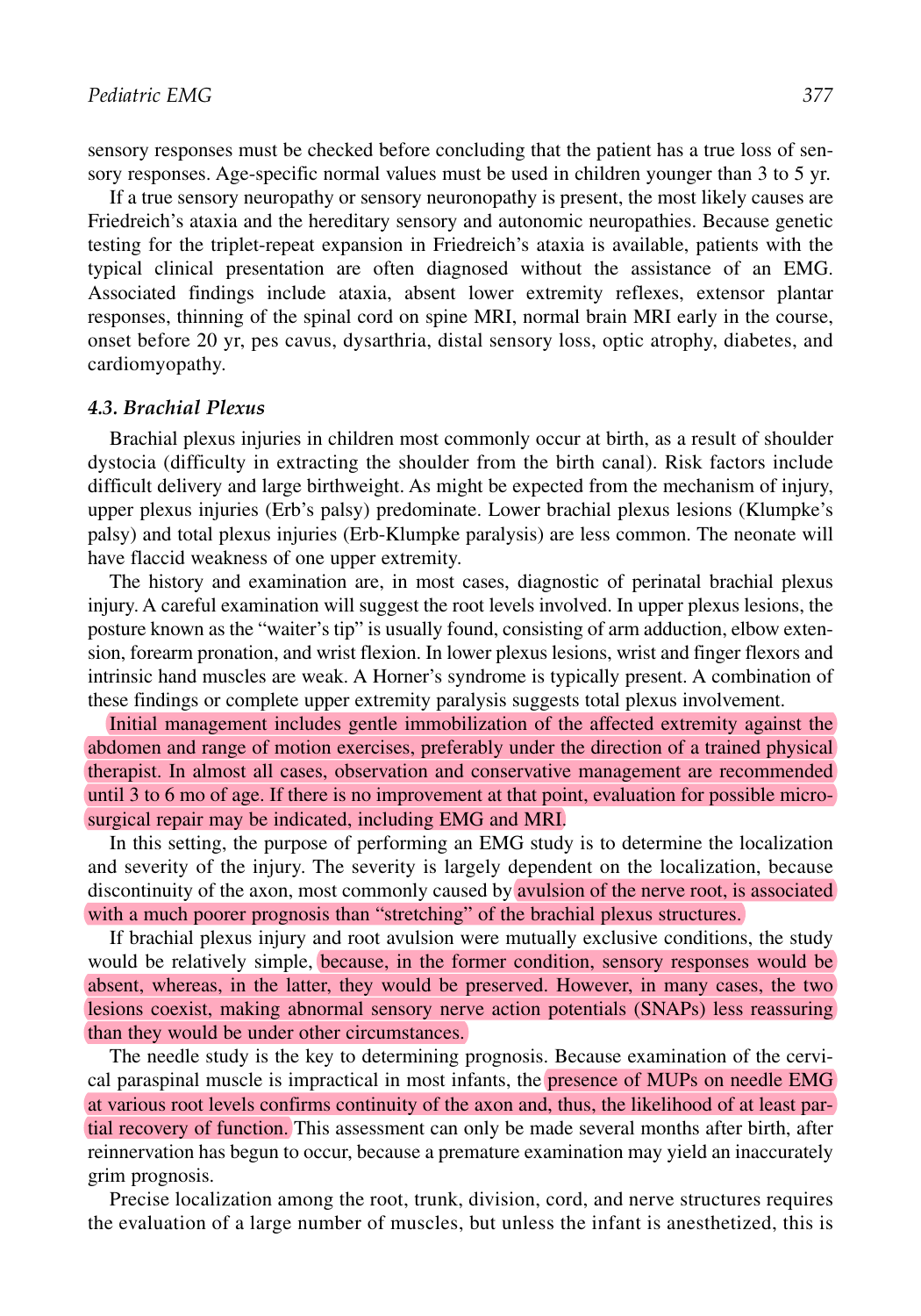not usually possible. Thus, because of the high likelihood that the study will be terminated prematurely, the choice of muscles is critical. If an infant has a typical upper plexus presentation, the deltoid, biceps, and triceps muscles should be studied first. Comparing deltoid and biceps can help distinguish between root and plexus involvement; both muscles will be abnormal when a C5–C6 root lesion is present, but only one may be abnormal in lesions of the brachial plexus. Unfortunately, examination of the rhomboids and serratus anterior is rarely practical in infants, limiting the precision of localization within the brachial plexus.

When a Horner's syndrome or other signs of lower plexus involvement are present, a distal muscle, such as the first dorsal interosseous, should be among the first muscles examined. Depending on the clinical picture and the tolerance of the patient, other muscles that may be studied include the supraspinatus, extensor digitorum communis, flexor digitorum superficialis, and abductor digiti quinti. If the triceps has been successfully examined, needle EMG of extensor digitorum communis may not be necessary. As for median-innervated nerve muscles, examination of the flexor digitorum superficialis is usually more informative than that of abductor pollicis brevis, because the infant is more likely to activate the former.

Muscle activation in infants is often fleeting. For flexor muscles, tickling or gentle pinching of the fingers and hand may stimulate withdrawal when the needle itself fails to induce this response. The infant is less likely to activate extensor muscles under these circumstances. It is sometimes difficult to decide how long to examine a muscle, especially if the child is crying and it seems that the time remaining in the study is rapidly diminishing. When no MUPs are present, tickling or pinching to activate muscle contractions should be performed at least once for each major level (C5–C6, C7, and C8–T1), and preferably in multiple muscles. Because a decision whether or not to perform surgery may hinge partly on the study results, any examination that is too truncated to be reliable should be repeated under anesthesia.

#### *4.4. Polyneuropathies*

AIDP (Guillain–Barré syndrome) may occur at almost any age in childhood, from 1 mo to adulthood. The classic clinical presentation is the same as in adults, with an acute onset of ascending paralysis, areflexia, and cytoalbuminological dissociation in the cerebrospinal fluid, with protein values often ranging from 80 to 200. An EMG may be very helpful in confirming or casting doubt on the diagnosis. The use of spine MRI with gadolinium enhancement to detect nerve root enhancement is also becoming more widespread. The initial symptoms may be atypical in some patients, consisting primarily of numbness, paresthesias, or pain.

Nerve conduction studies are most useful in the evaluation of possible AIDP. In the classic demyelinating form of AIDP, the diagnostic findings are temporal dispersion and conduction block in the setting of slow conduction velocities and prolonged distal latencies. The criteria for these findings are generally the same in children as in adults: at least 15% prolongation of CMAP duration on proximal vs distal stimulation for temporal dispersion, at least 50% diminution of CMAP amplitude on proximal vs distal stimulation for partial conduction block, and an absent CMAP on proximal stimulation for complete conduction block. The presence of temporal dispersion excludes partial or complete conduction block. Another criterion for nonuniform slowing suggesting an acquired demyelinating process is a significant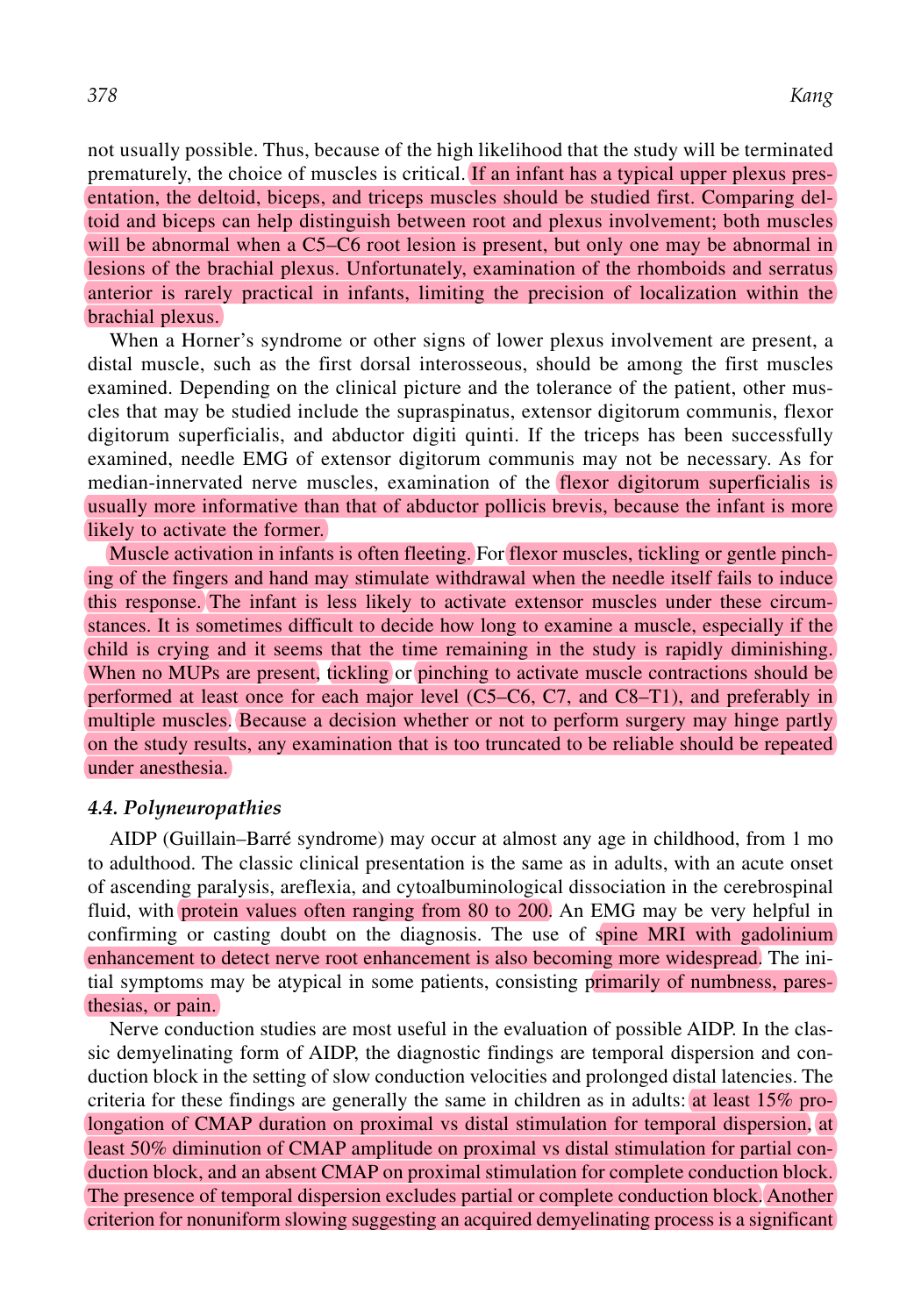disparity in nerve conduction velocities between different nerves, usually at least 10 m/s difference within the upper or lower extremities, and at least 15 m/s difference between an upper and a lower extremity. The usual adult standards stipulating the number of nerves involved may not always be practical to apply in children, because the study may be terminated early. Evidence for axonal loss may be present, but unless severe, this is usually a secondary phenomenon.

In some early or mild cases, temporal dispersion, conduction block, and conduction velocity slowing may not be present. Prolonged or absent F-responses and H-reflexes may be early signs of AIDP, as may be reduced recruitment on an otherwise normal needle EMG study. If tolerated, F-waves should be performed on several nerves in multiple extremities. H-reflexes are extremely uncomfortable, especially for a child, and, thus, should be avoided. These early electrophysiological signs of AIDP may be subtle and nonspecific; if the diagnosis cannot clearly be supported by other data, a repeat study later in the course may provide more definite evidence.

The less common, primarily axonal form of Guillain–Barré, known as acute motor axonal neuropathy, was first recognized in China, and most commonly occurs there, but has also been described in the United States, Europe, and other parts of Asia. In adults, the prognosis is clearly worse in axonal variants. Children with acute motor axonal neuropathy have a worse course acutely (many require assisted ventilation) and recover more slowly than those with AIDP, but the long-term prognosis is generally good if they survive the acute phase. Conduction velocities are normal or mildly slow. There is evidence for axonal loss both on nerve conduction studies and needle EMG.

A generalized sensorimotor polyneuropathy in the setting of long-standing symptoms may be caused by chronic inflammatory demyelinating polyradiculoneuropathy (CIDP) or an inherited polyneuropathy, such as CMT (also known as hereditary sensory and motor neuropathy), metachromatic leukodystrophy, Cockayne syndrome, Pelizaeus-Merzbacher disease, or adrenomyeloneuropathy. An EMG can determine whether a polyneuropathy is present, and may, in some cases, help distinguish between acquired and genetic causes. Traditionally, signs of nonuniform slowing of nerve conduction, such as temporal dispersion, conduction block, and significant disparities in nerve conduction velocities between different nerves have indicated the presence of an acquired polyneuropathy, whereas uniform slowing has been associated with an inherited polyneuropathy. However, numerous reports have demonstrated nonuniform slowing in some instances of inherited polyneuropathies, including metachromatic leukodystrophy, hereditary neuropathy with liability to pressure palsies, the X-linked variant of CMT (CMTX), and adrenomyeloneuropathy.

Children with CIDP generally have manifestations of motor delay or impairment. The weakness may show a distal predominance or may be diffusely distributed. Other findings include sensory loss in some patients, normal cranial nerve function, and hyporeflexia or areflexia. CIDP may develop at any age, and has even been reported to be present at birth.

The electrophysiological findings in CIDP are similar to those in fully developed AIDP. Nerve conduction velocities may be as slow as 2.3 m/s. Temporal dispersion and conduction block are classic findings. Needle EMG reveals evidence for secondary axonal loss. The chronicity or relapsing nature of the course distinguishes CIDP from AIDP. It is sometimes difficult to confirm CIDP based on electrophysiology alone, especially in light of the exceptions to the uniform vs nonuniform slowing rule that have recently been described. Palpable enlarged nerves and pes cavus may be present in CIDP as well as in CMT. Elevated protein in cerebrospinal fluid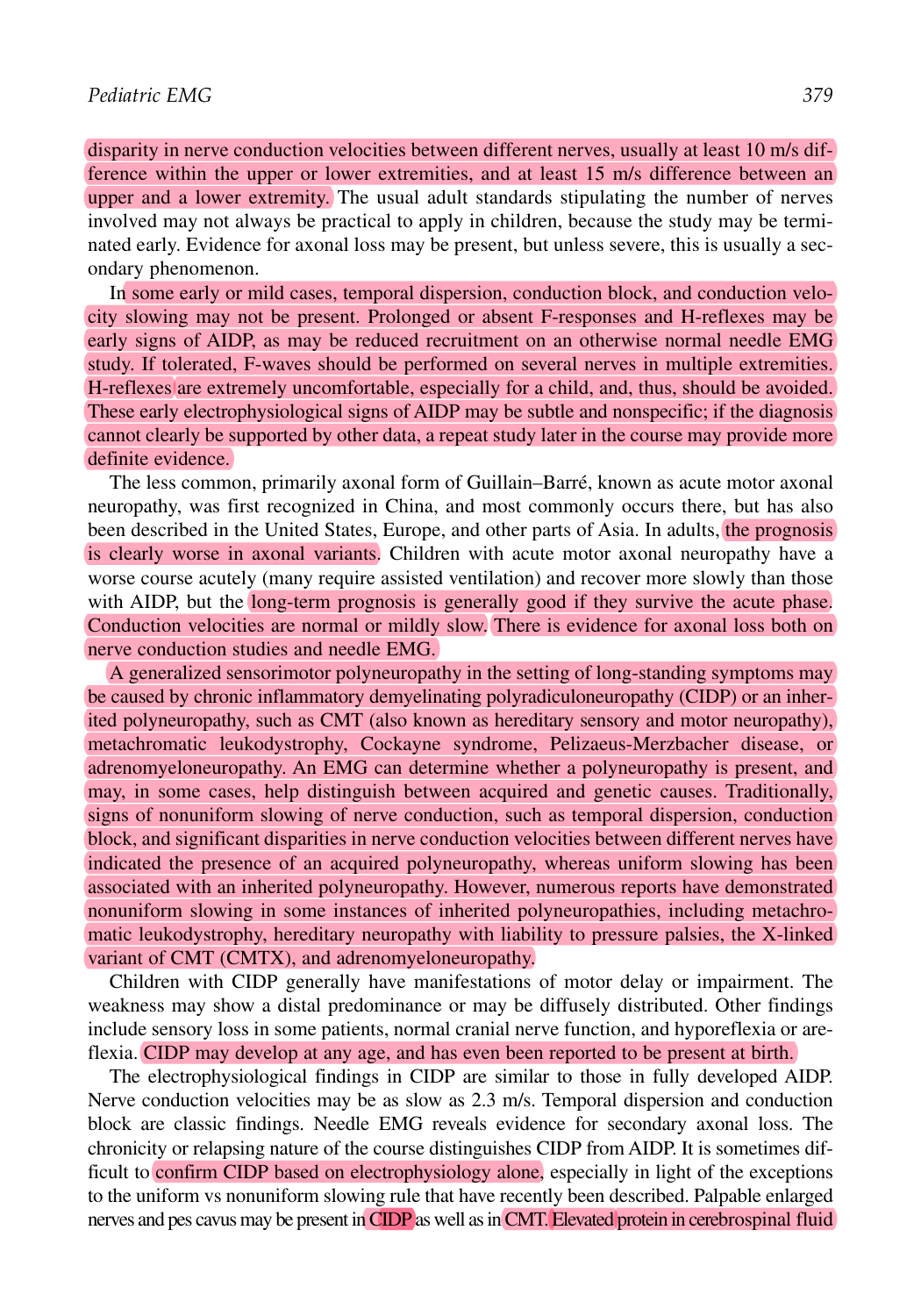is found in CIDP, but also in inherited disorders such as metachromatic leukodystrophy and CMT. The absence of cognitive involvement, MRI abnormalities, and long-tract signs is suggestive of CIDP rather than an inherited leukodystrophy, but nerve biopsy is still required to dispel remaining doubts, especially if there is a question of CMT.

CMT type I is the most common inherited polyneuropathy. It is characterized by a predominantly demyelinating pattern on EMG, with nerve conduction velocities typically in the teens. The pattern of inheritance is autosomal dominant. Initial symptoms may include distal lower extremity weakness and wasting, with slow progression over several decades. Hyporeflexia, palpable enlarged nerves, pes cavus, distal weakness and wasting, and distal sensory loss are classic physical findings.

Primary axonal loss is found in CMT type II. Nerve conduction velocities are normal or mildly slow. Onset is typically in early adulthood, and the course is mild. Inheritance is usually autosomal dominant, although autosomal recessive kindreds with moderately slow nerve conduction velocities have been described.

CMTX is characterized by primary axonal loss combined with secondary demyelination. The most prominent EMG findings are reduced CMAP and SNAP amplitudes, but nerve conduction velocities are moderately slow, which helps distinguish CMTX from CMT type II electrophysiologically, and there may be heterogeneity of conduction parameters, including conduction block, giving it an "acquired" appearance. Heterozygote females have mild symptoms, whereas affected males have the full spectrum of manifestations, including pes cavus, distal muscle weakness and atrophy, and distal sensory loss.

Type III (Dejerine–Sottas disease) is associated with severe demyelination. EMG demonstrates profound slowing of nerve conduction velocities, typically in the single digits, with temporal dispersion of CMAPs. Onset may occur anytime between birth and 2 yr. Delayed motor milestones, weakness, areflexia, and hypotonia typically occur. Elevated cerebrospinal fluid protein may be present. Palpably enlarged nerves are a classic but inconsistent finding.

#### *4.5. Mononeuropathies*

Mononeuropathies are rare in children compared with adults. Median neuropathies at the wrist may be associated with idiopathic carpal tunnel syndrome, but may also occur in the setting of acute trauma, chronic trauma via sports, mucopolysaccharidosis (Hurler/Scheie, Hunter, and Maroteux–Lamy), mucolipidosis (types II or III), or scleroderma. In some cases, the median neuropathy may be the first specific finding that indicates a systemic condition. Thus, the possibility of a mucopolysaccharidosis or mucolipidosis should always be considered if a child is diagnosed with a distal median neuropathy. Proximal median neuropathies seem to occur at least as often as median neuropathies at the wrist, and are typically caused by trauma, such as a fracture of the humerus or a laceration. The classic clinical picture of a median neuropathy occurs in some of these patients but is not universal. A careful needle EMG is important in cases of median neuropathy to investigate the possibility of a proximal lesion*.*

An isolated ulnar neuropathy may occur at the level of the elbow, forearm, wrist, or hand. It is most commonly caused by trauma, including fracture in the supracondylar area or forearm, laceration anywhere along the course of the nerve, acute compression during surgery, and chronic compression during activity (e.g., pressure from bicycle handlebars and wheelchair armrests). Cubital tunnel syndrome occurs occasionally. Because direct trauma is more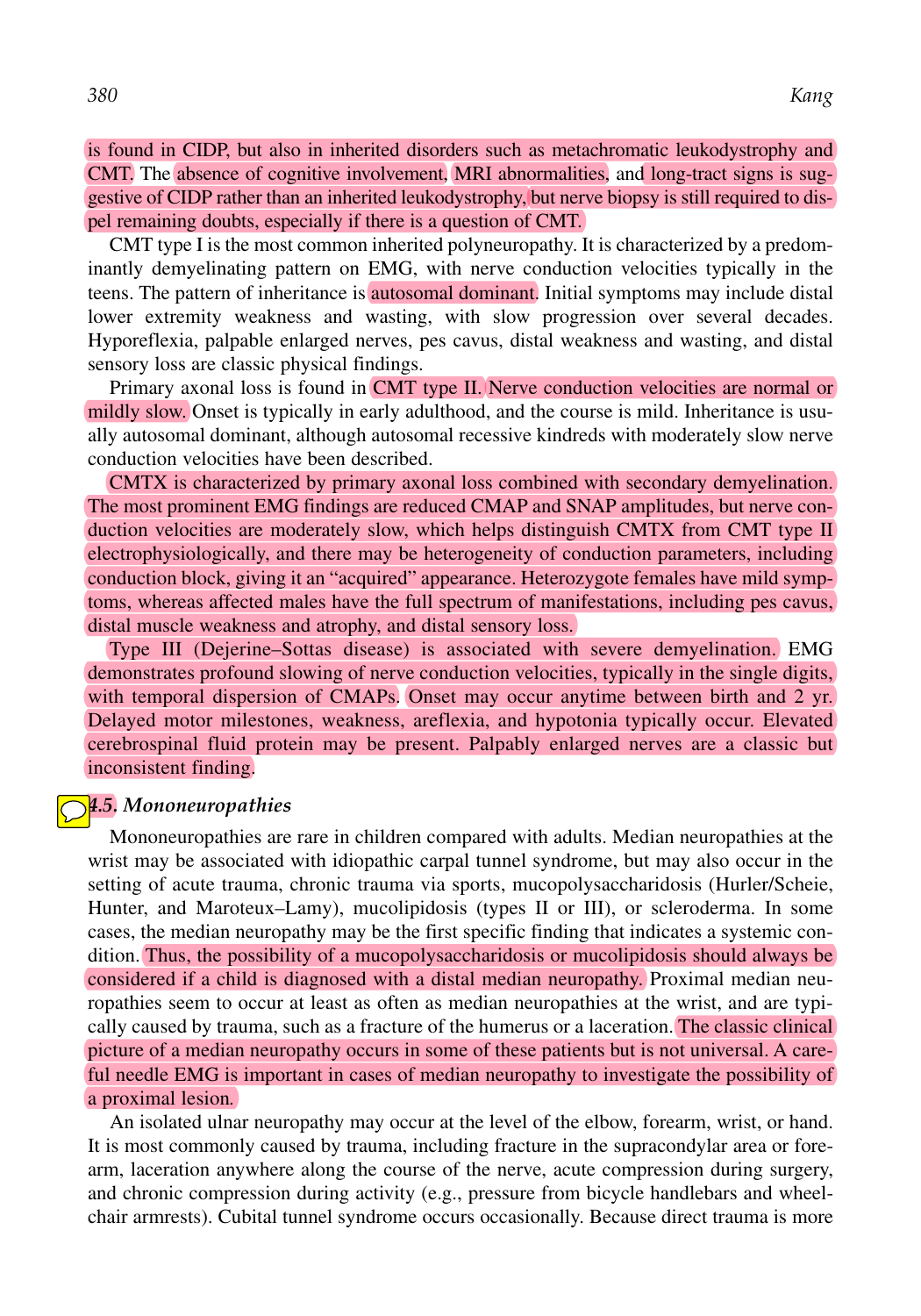common in children than compression, axonal pathophysiology is correspondingly observed more often in these patients.

In contrast to median and ulnar mononeuropathies, radial neuropathy may be observed at any age, from newborns to 17-yr-old children, and generally has a good prognosis. Because of the location of the radial nerve, it is susceptible to prenatal or perinatal intrauterine compression. Other causes of compression and entrapment, as well as direct trauma from fractures and lacerations have also been identified. Weakness of extensor muscles and wristdrop are the most common signs. Radial sensory nerve conduction studies should be performed in such cases. If normal values are not available for children younger than 3 to 5 yr and the symptoms are unilateral, a study in the contralateral arm may be used for comparison. Radial motor studies are difficult because of the technical challenges in young children and their limited tolerance for the strong stimuli that may be required. The needle EMG study is critical to localize the lesion. With adequate sedation or anesthesia, detailed needle examination is possible even in neonates. Unless symptoms progress or there is evidence for entrapment, surgical exploration is generally unnecessary, and most patients may be managed conservatively.

Peroneal neuropathy is the most common lower extremity mononeuropathy. It may be caused by direct trauma during sports activities, compression from casts and other devices attached to the leg, or entrapment from fibrous bands. Patients whose lesions were predominantly demyelinating had a better outcome than those with significant axonal loss, as indicated by a low-amplitude or absent peroneal CMAP.

# *4.6. Neuromuscular Junction*

Disorders of neuromuscular transmission are caused by impaired transmission of acetylcholine across the neuromuscular junction. In children, the most common causes of these disorders are myasthenia gravis (of which there are three types: neonatal, congenital, and juvenile) and botulism. Lambert–Easton myasthenic syndrome is rare in this age group.

In neonatal myasthenia gravis, maternal antibodies to the acetylcholine receptor cross the placenta and enter the fetal circulation. This occurs in 12% of infants born to mothers with symptomatic or quiescent autoimmune myasthenia gravis. Soon after birth, an affected neonate develops respiratory distress, feeding difficulties, and weakness. In one-third of cases, ventilatory support and nasogastric tube feedings are required until the baby clears the antibodies from the circulation, which usually takes several weeks. Oral pyridostigmine may be helpful in severe cases.

Congenital myasthenic syndrome is caused by genetic mutations affecting the neuromuscular junction. The most common mutations are in genes coding for the acetylcholine receptor, but presynaptic lesions may also occur. The inheritance is usually autosomal recessive. These patients do not have antibodies to the acetylcholine receptor. Onset is typically in the first year. Compared with juvenile myasthenia gravis, there are fewer fluctuations in weakness and more prominent ocular features. Episodes of apnea may be present in some subtypes such as choline acetyltransferase deficiency and rapsyn deficiency. Cholinesterase inhibitors may alleviate symptoms, but immune modulating therapies are ineffective, as would be expected from the pathophysiology.

Juvenile myasthenia gravis has the same autoimmune origins as adult myasthenia gravis, but the onset is during childhood or adolescence. Symptoms such as ophthalmoplegia, ptosis (bilateral or unilateral), orbicularis oculi or facial weakness, dysphagia, dysarthria, and dyspnea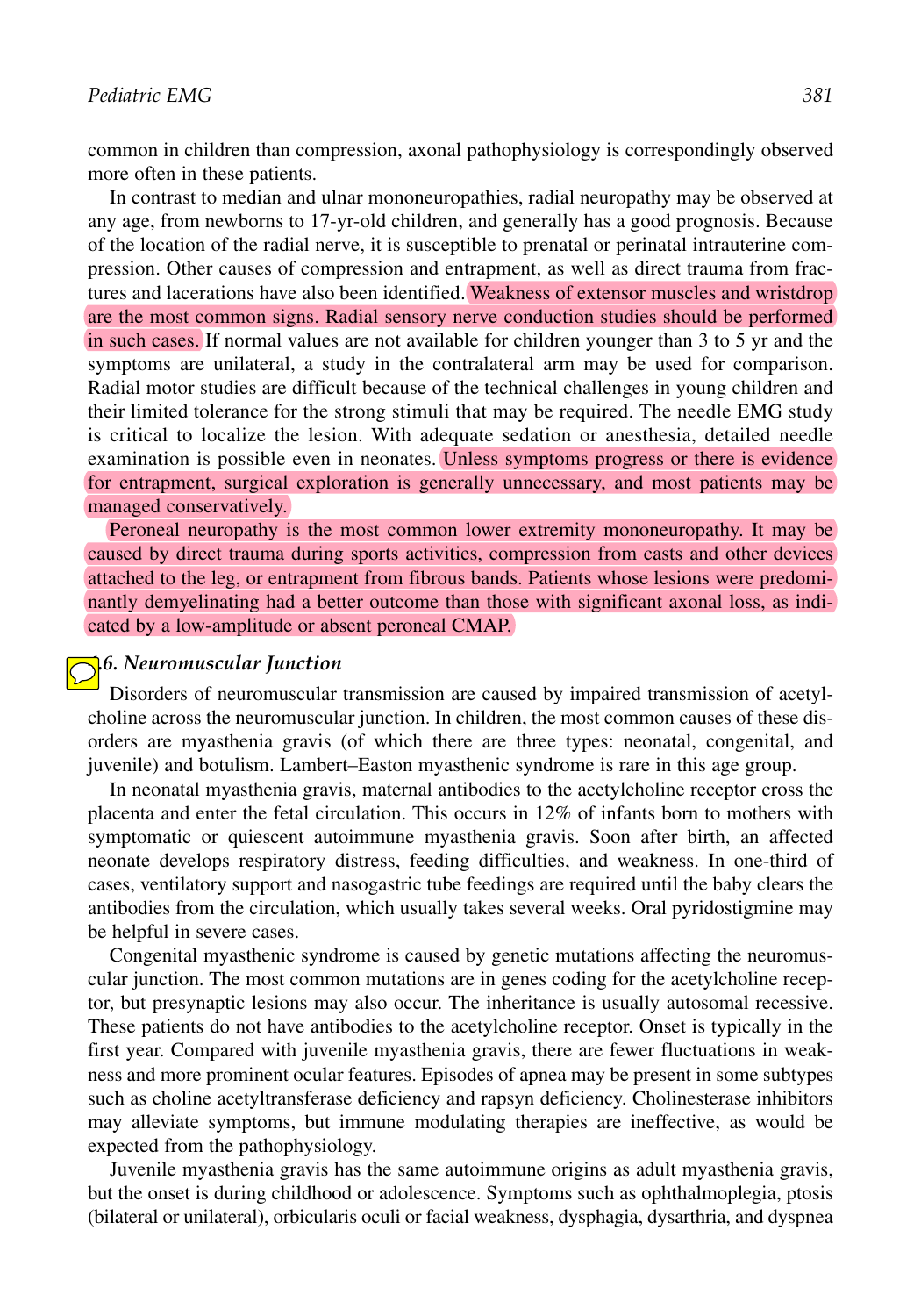in a fluctuating pattern may suggest the diagnosis. Isolated generalized weakness may present a challenge, because the differential diagnosis is broad. The evaluation is essentially the same as in adult myasthenia gravis. Diagnosis may be made through acetylcholine receptor antibody testing, EMG, the edrophonium test, or a combination of these. Once the diagnosis is confirmed, a chest CT study should be performed, although the incidence of thymoma is lower in children than in adults. Symptomatic therapy with acetylcholinesterase inhibitors and immune modulating medications may be used, as in adults. Medications known to exacerbate myasthenia gravis should be avoided.

The most common form of botulism in childhood is infant botulism, caused by ingestion of *Clostridium botulinum* spores from the soil. Endemic states include Pennsylvania, Utah, and California. Botulinum toxin inhibits the release of acetylcholine from the presynaptic terminal. Infants typically present with the acute onset of constipation, extremity weakness, bulbar weakness, sluggish pupillary responses, and oculomotor palsies. Reflexes may be either preserved or diminished. Because the infants ingest spores rather than preformed toxin as in adult botulism, the illness is caused by low levels of subacute toxin production rather than an overwhelming single dose. Thus, stool samples rather than blood samples should be sent for botulinum toxin testing in patients suspected of having infant botulism.

Routine nerve conduction studies are an important component of an evaluation for disorders of neuromuscular transmission. Not only must a generalized polyneuropathy be excluded, but certain findings may be suggestive of particular neuromuscular transmission defects, such as low-amplitude CMAPs in presynaptic disorders and repetitive CMAPs on single supramaximal stimulation in slow channel syndrome (a form of congenital myasthenic syndrome). During repetitive stimulation, the accessory nerve should be the first one studied, unless there is focal or maximal weakness in the distribution of another nerve, such as the ulnar or median nerve. Accessory nerve studies are more sensitive than ulnar studies, and in children, the study may need to be terminated at any time because of patient discomfort. In infants, repetitive nerve stimulation should only be performed with the patient under sedation or anesthesia.

In postsynaptic disorders, such as neonatal, juvenile, or postsynaptic congenital myasthenia, the characteristic finding on low-frequency (2–3 Hz) repetitive stimulation is a greater than 10% decrement in the CMAP amplitude. The nadir typically occurs at the fourth or fifth stimulus. If the nadir occurs earlier or later, the decrement is most likely artifactual. In presynaptic disorders, such as botulism and the presynaptic forms of congenital myasthenia, low-frequency repetitive stimulation may also produce a decremental response, but it is not observed as consistently as in postsynaptic disorders. The more sensitive test in suspected disorders of presynaptic transmission is high-frequency repetitive stimulation at 20 to 50 Hz, which yields an incremental response in nearly all such patients. This pattern may also be observed occasionally in patients with severe postsynaptic defects. The threshold for determining abnormal facilitation of the CMAP amplitude on high frequency repetitive stimulation is typically considered a 100% increment. On the rare occasion when an older child is suspected of having a presynaptic disorder, such as adult botulism or Lambert–Eaton myasthenic syndrome, a single supramaximal stimulus preand then again post- 10 seconds of maximal contraction of the muscle being tested may substitute for high-frequency repetitive stimulation. Because high-frequency stimulation is even more uncomfortable than low-frequency stimulation, this procedure is generally performed under anesthesia in any age group.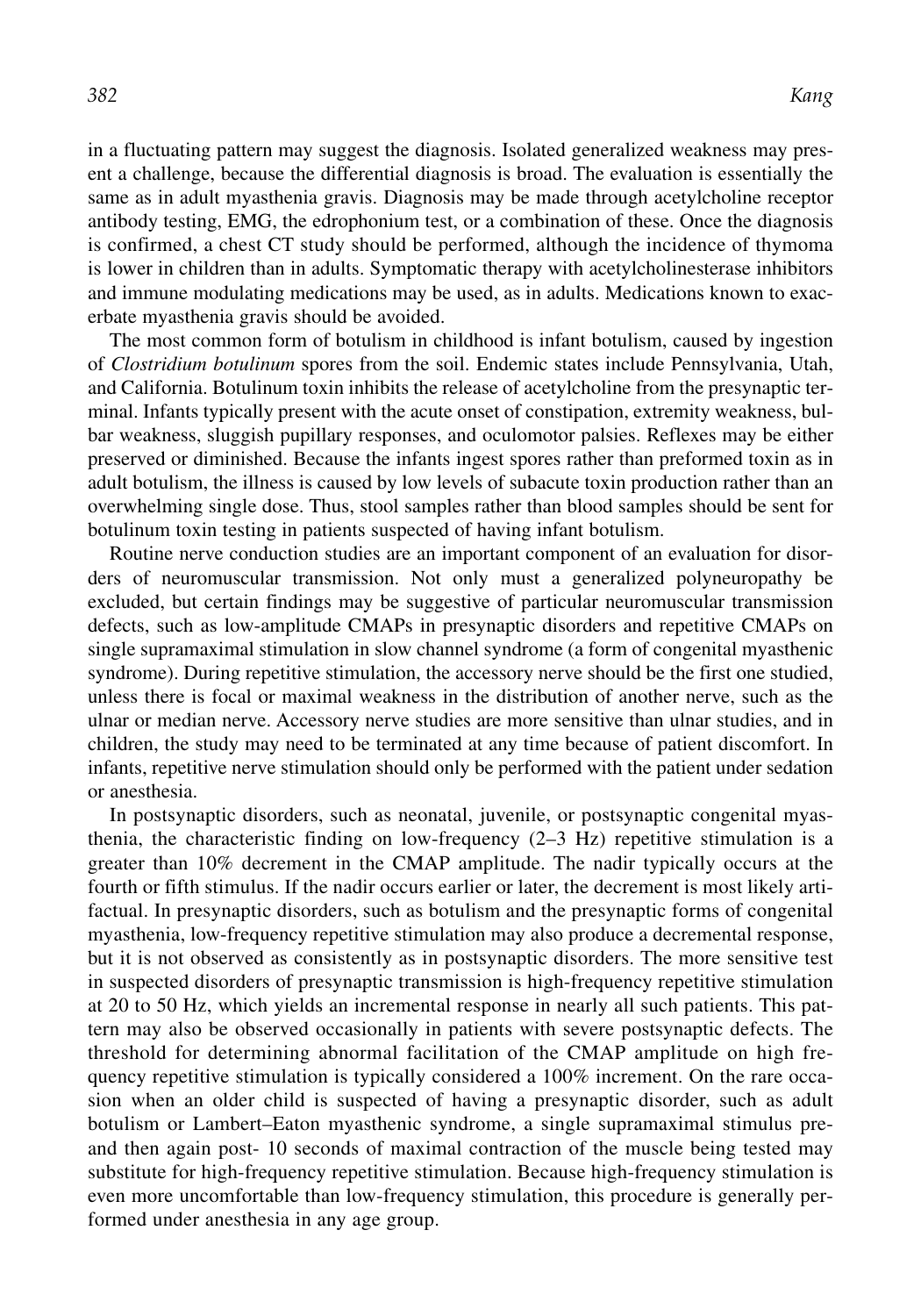Abnormalities in at least two nerves should be identified before diagnosing a child with a disorder of neuromuscular transmission. This may be difficult in a child who is uncomfortable or uncooperative. Single-fiber EMG, a technique used often in adults, is impractical in most children. If the study is technically inadequate, other diagnostic modalities (acetylcholine receptor antibody levels and edrophonium testing) may be considered, or the study may be repeated under anesthesia.

Low-amplitude, short-duration MUPs suggestive of a myopathy are often observed on needle EMG in patients with disorders of neuromuscular transmission. Fibrillation potentials may be observed in cases of botulism and severe cases of autoimmune myasthenia gravis. Some investigators have found neurogenic findings in patients with botulism, which may be explained by the functional denervation that can occur in this disorder. In a child with myopathic EMG findings of unclear etiology, it is important to consider the possibility of a disorder of neuromuscular transmission and, if indicated, perform repetitive stimulation studies.

## *4.7. Muscle*

Before the discovery of dystrophin and the subsequent development of genetic testing for Duchenne and Becker muscular dystrophy, EMGs were commonly used in the diagnostic evaluation of boys who had gait difficulties. The question of possible myopathy or muscular dystrophy does still arise in the pediatric EMG laboratory, but the patients who are referred often have atypical presentations or rare conditions. Congenital myopathies include centronuclear myopathy, nemaline myopathy, and central core disease. Muscular dystrophies include congenital muscular dystrophy, Emery–Dreifuss dystrophy, facioscapulohumeral muscular dystrophy, limb–girdle muscular dystrophy, Duchenne muscular dystrophy, and Becker muscular dystrophy. Children may also present with symptoms suggestive of a metabolic myopathy, categorized as glycogenosis or fatty acid oxidation disorder. Mitochondrial myopathies are also considered a form of metabolic myopathy. Glycogenoses include acid maltase deficiency (glycogenosis type II, Pompe's disease), myophosphorylase deficiency (glycogenosis type V, McArdle's disease), and phosphofructokinase deficiency (glycogenosis type VII). Inflammatory myopathies include dermatomyositis and polymyositis.

The evaluation of a possible primary muscle disorder in the EMG laboratory can be difficult. Because normal MUPs are smaller in infants and children than in adults, the threshold for defining a unit as myopathic is different. In infants, MUPs are typically biphasic, with durations of 1 to 4 ms and amplitudes less than  $100 \mu$ V. In addition, inconsistent muscle activation in some children may make it difficult to detect short-duration MUPs and early recruitment with confidence. When in doubt, it is always more prudent to conclude that the results of a study are normal rather than overemphasize potentially false positive findings. The EMG report should indicate that normal study results do not exclude a myopathic process.

In cases of possible myopathy or muscular dystrophy, it is important to examine proximal muscles and any other muscles that are weak. Iliopsoas should be studied whenever possible in infants and younger children, it is crucial to locate the femoral pulse and ensure that the needle is not placed in the femoral artery. If the patient is so agitated that this cannot be guaranteed, it is advisable to defer study of that muscle. Other proximal muscles in the upper and lower extremities should also be studied.

In many cases of noninflammatory myopathy and muscular dystrophy, needle EMG will demonstrate low-amplitude, short-duration MUPs, sometimes accompanied by fibrillation potentials and positive sharp waves. These findings may also be observed in disorders of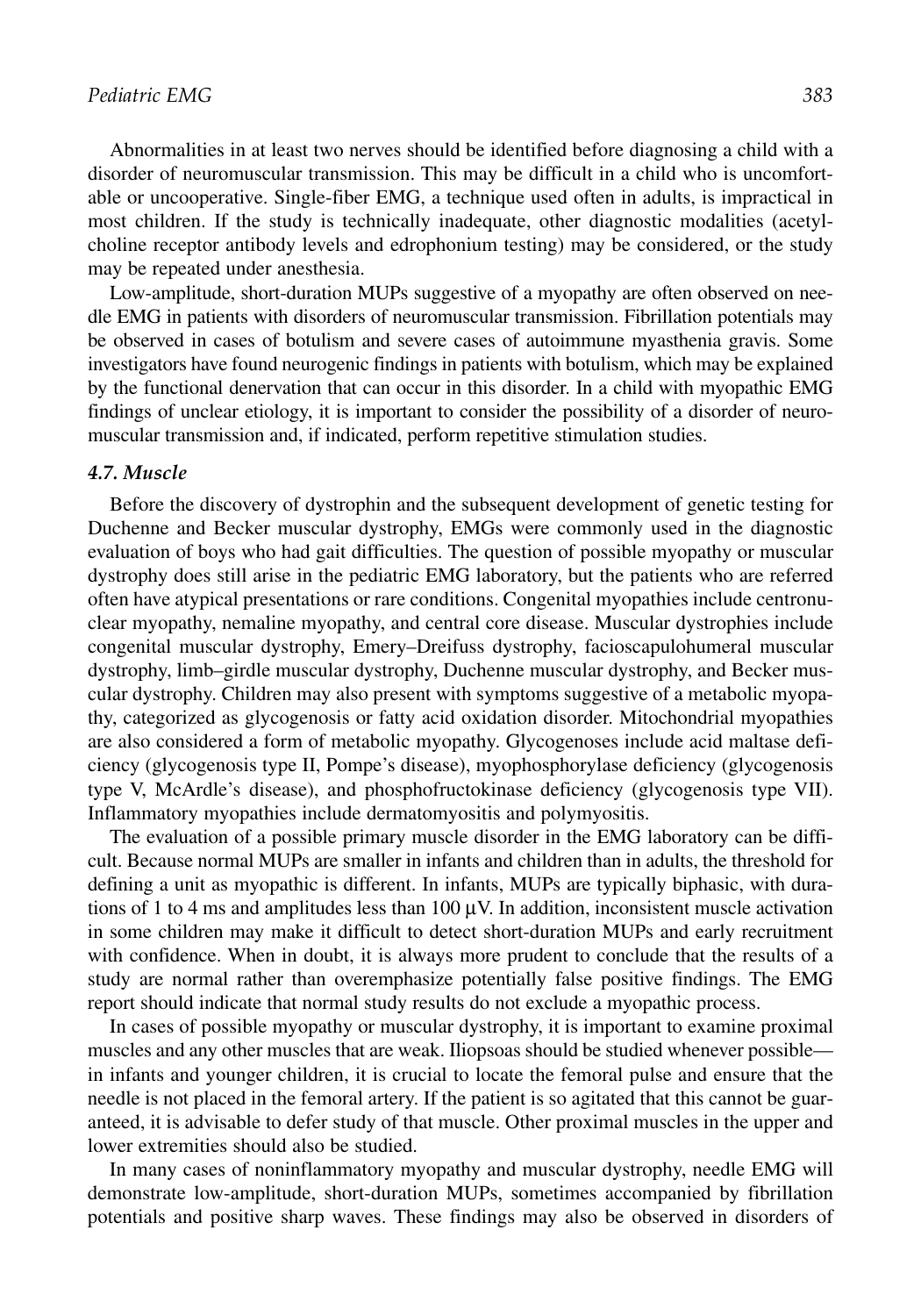neuromuscular transmission. Abnormal spontaneous activity will typically be more prominent in cases of inflammatory myopathy. Early recruitment, in which multiple MUPs are activated despite minimal force generation, is another sign of myopathy, but is very difficult to assess in infants and children. Myopathic findings do not generally help to distinguish between the various myopathic disorders, unless there is very prominent spontaneous activity, myotonia, or both.

A myotonic discharge is a distinct finding of abnormal spontaneous activity that may best be described as a series of rapidly firing fibrillation potentials or positive sharp waves, with fluctuating amplitude and frequency and a duration of 2 to 20 s. The fluctuations produce a sound that has been described as resembling that of a "dive bomber," but the sound of a motorcycle engine may be a better analogy. Myotonic discharges are often elicited with small insertions of the EMG needle. These discharges may be missed, however, especially in children, if the needle EMG study is technically limited or only performed on a few muscles. The absence of myotonic discharges on a needle EMG study does not entirely exclude that entity.

Classically, myotonic discharges are associated with myotonic dystrophy, myotonia congenita, paramyotonia congenita, and hyperkalemic periodic paralysis. However, because it is, in a sense, a severe manifestation of positive sharp waves and fibrillation potentials, it may also be observed in some myopathic disorders not caused by channelopathies, such as acid maltase deficiency, centronuclear myopathy, polymyositis, and dermatomyositis.

#### *4.8. Myotonic Disorders*

There are four classic primary myotonic disorders: myotonic dystrophy, myotonia congenita, paramyotonia congenita, and hyperkalemic periodic paralysis. There are two types of myotonic dystrophy (type 1 and type 2). Type 1 is the most common form in childhood; type 2 is mainly an adult disorder. Onset of symptoms of type 1 myotonic dystrophy is in late childhood or adolescence; there is, however, a variant that is symptomatic at birth. A fully developed case of myotonic dystrophy has many distinctive features, including frontal balding, temporal wasting, distal weakness, and myotonia on examination. The neonatal variant may present with arthrogryposis multiplex congenita. These patients are often diagnosed directly by DNA testing. However, the findings may be more subtle early in the course, therefore, an EMG may be helpful in those cases. Routine motor and sensory nerve conduction studies are usually normal, although some reports demonstrate mild slowing of conduction velocities. Repetitive stimulation produces CMAP decrements. Needle EMG reveals, in addition to myotonic discharges, other abnormal spontaneous activity, and short-duration, low-amplitude MUPs, demonstrative of an underlying myopathic process.

There are autosomal dominant (Thomsen's disease) and recessive (Becker's disease) variants of myotonia congenita, which is caused by mutations in the chloride channel. Muscle stiffness may be present at rest, but is relieved on activity. Muscle hypertrophy occurs in both disorders. Motor strength is normal in Thomsen's disease, but weakness typically occurs in Becker's disease. Routine motor and sensory nerve conduction studies are normal, but repetitive stimulation and short exercise will lead to CMAP decrements. Needle EMG demonstrates myotonic discharges, but there are usually no other abnormal findings.

Paramyotonia congenita and hyperkalemic periodic paralysis are both caused by mutations in the sodium channel. Signs of paramyotonia congenita are often present in infancy. There may be delayed eye opening after sneezing. In later years, the child may experience stiffening of the extremities, weakness, and falling with activity. This pattern of "paradoxical"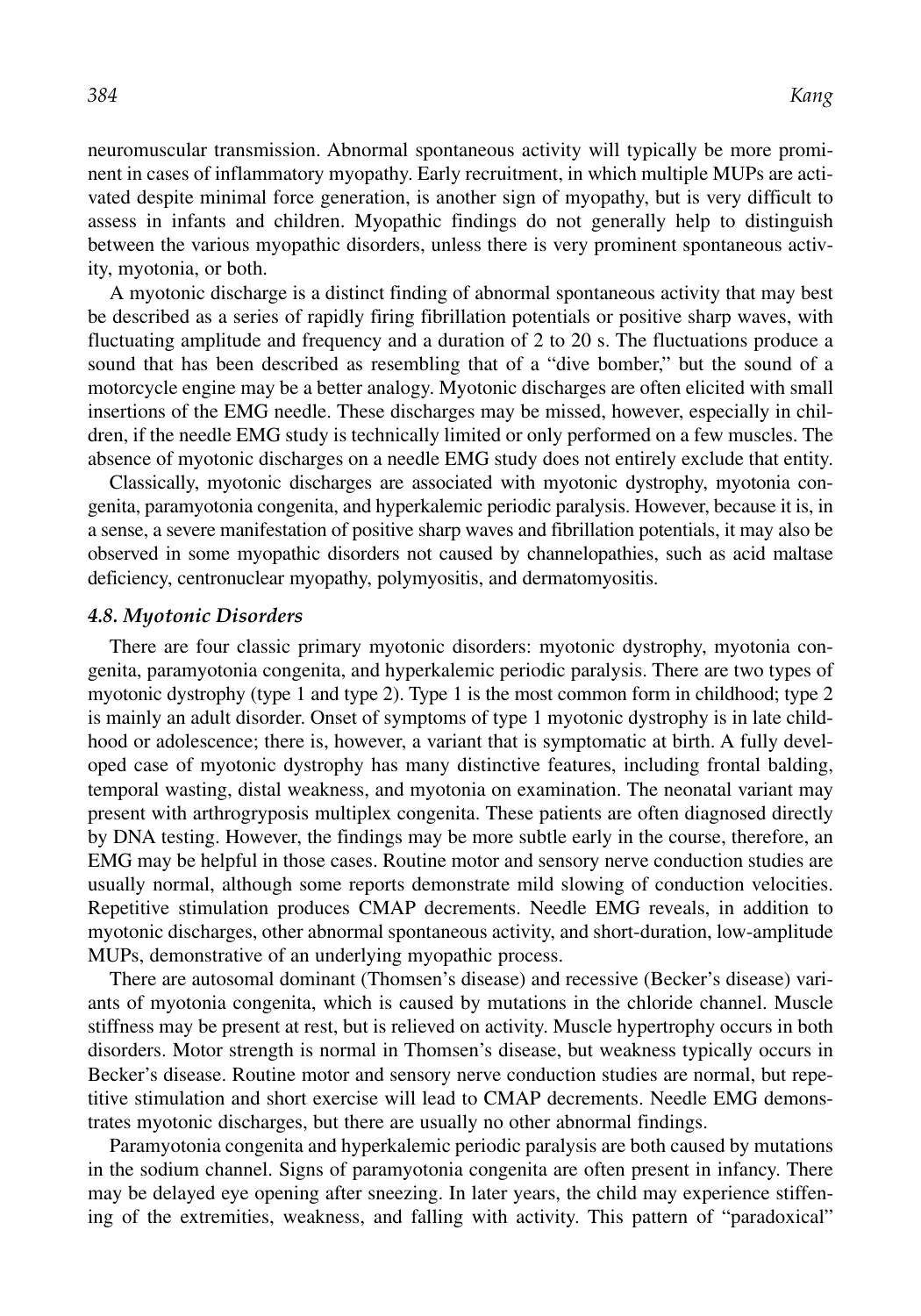myotonia with activity is the reverse of what is typically found in other myotonic disorders, leading to the name paramyotonia. Symptoms may also be triggered by cold weather. Eating hard-to-chew or cold foods, such as bagels or ice cream, may trigger dysphagia. The results of standard motor and sensory nerve conduction studies are normal. The response to repetitive stimulation or exercise is normal in most cases, but some patients may develop CMAP decrements, especially with cooling of the extremity. Myotonic discharges and other abnormal spontaneous activity may be accentuated by briefly cooling the extremity before needle EMG. There may be electrical silence on needle EMG during an episode.

## **ACKNOWLEDGMENT**

The author thanks Basil T. Darras, M.D., for helpful comments on the manuscript.

## **REVIEW QUESTIONS**

- 1. You are attempting to perform a sural sensory nerve conduction study in a 6-mo-old infant, but despite several attempts cannot record a reproducible SNAP. The best course at this point is to:
	- A. Move on to the next patient.
	- B. Record a superficial peroneal sensory response.
	- C. Record a saphenous sensory response.
	- D. Record a medial plantar sensory response.
	- E. Proceed to the motor studies.
- 2. You are performing nerve conduction studies and EMG on a full term neonate with hypotonia and hyporeflexia. The upper extremity nerve conduction study results are as follows:

|                | Distal latency   | Amplitude        | Velocity         |
|----------------|------------------|------------------|------------------|
| Median motor   | $2.3 \text{ ms}$ | $3.1 \text{ mV}$ | $27 \text{ m/s}$ |
| Median sensory |                  | 14 µV            | $30 \text{ m/s}$ |

You conclude that:

- A. The study is normal so far.
- B. The patient has a demyelinating neuropathy.
- C. The patient has an axonal neuropathy.
- D. The patient could have either a motor neuron disorder or a myopathy.
- E. Electrode placement is deficient.
- 3. Nerve conduction velocities are different in infants and children compared with adults mainly because of:
	- A. The shorter distances between electrodes.
	- B. Persistence of fetal isoforms of ion channels in the axons.
	- C. Incomplete myelination of axons.
	- D. Smaller surface area of electrodes used in infants and children.
	- E. Differences in axon diameters.
- 4. While performing needle EMG in infants:
	- A. It is almost always possible to record information on both spontaneous activity and voluntary activity from each muscle.
	- B. Insertional activity is best recorded in extensor muscles, whereas voluntary units are best observed in flexor muscles.
	- C. Fibrillation potentials and positive sharp waves may often be regarded as normal findings.
	- D. It is important to examine all relevant muscles despite the patient's level of discomfort.
	- E. Needle placement is often incorrect because the infant cannot follow directions.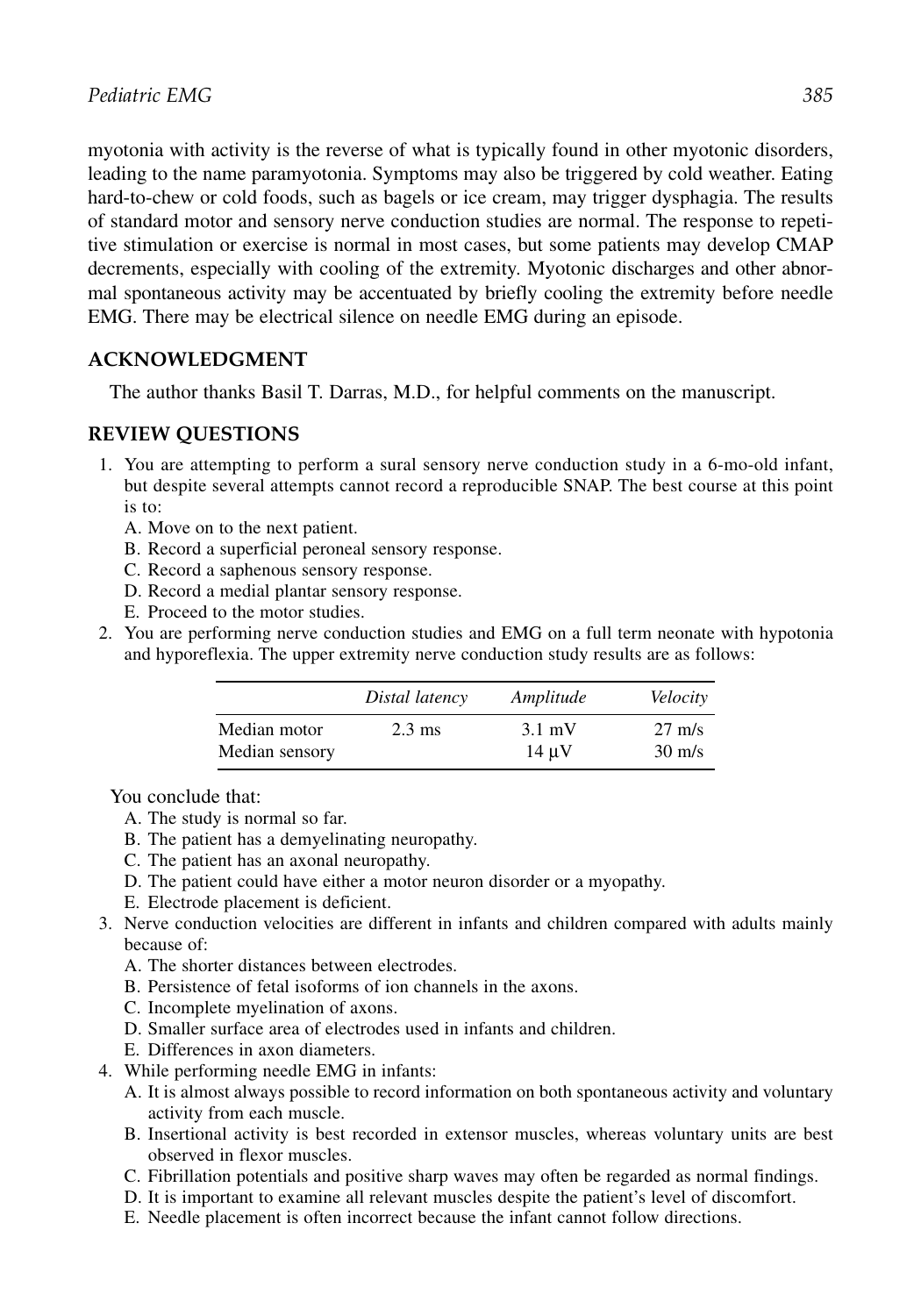- 5. A 4-mo-old full term infant whose birthweight was 9 lb, 11 oz has a flaccid, pronated left upper extremity with flexed fingers. He becomes agitated during nerve conduction studies and you anticipate that he will only tolerate needle EMG on one muscle. Which muscle would you choose?
	- A. Biceps.
	- B. Triceps.
	- C. Flexor digitorum superficialis.
	- D. First dorsal interosseous.
	- E. Abductor pollicis brevis.
- 6. A 10-yr-old girl has had difficulty walking with frequent falls for 4 yr, and is slowly worsening. On examination, she has proximal weakness with a Gowers sign. Her serum creatine kinase level is normal. Nerve conduction studies reveal low-amplitude CMAPs and normal SNAPs, and needle EMG demonstrates large motor units with significantly decreased recruitment. The next step in the evaluation should be:
	- A. Muscle biopsy.
	- B. Genetic testing for PMP22 duplication.
	- C. Genetic testing for Duchenne muscular dystrophy deletion.
	- D. Genetic testing for *SMN* deletion.
	- E. Lumbar puncture for protein level.
- 7. A 15-yr-old boy is teased in school for lifting his legs up high "like a robot" when he walks. His mother reports that he has always walked this way, but that his symptoms have been worsening. He has calf atrophy, high arches, and foot drop on examination, with loss of vibration sensation and proprioception in his toes. His mother also has high arches and uses a cane, and says that "stumbling" runs on her side of the family. Based on the subtype of his suspected disease that is most common in the general population, the most likely findings on nerve conduction studies will be:
	- A. Mildly slow conduction velocities, in the 35 to 40 m/s range.
	- B. Low amplitude CMAPs.
	- C. Low amplitude SNAPs.
	- D. Conduction block.
	- E. Markedly slow conduction velocities, in the 20 to 30 m/s range.
- 8. An 18-yr-old woman with a long history of diabetes has developed progressive difficulty walking and numbness in her toes during the past 5 yr. She was initially thought to have diabetic neuropathy and was referred with that presumptive diagnosis, but when you examine her before nerve conduction studies and EMG, you find that she has marked dysarthria, absent lower extremity reflexes, and extensor plantar responses. What electrophysiological findings would you expect?
	- A. Low-amplitude motor and sensory responses.
	- B. Low-amplitude or absent sensory responses.
	- C. Markedly slow conduction velocities.
	- D. Myopathic motor units on needle EMG.
	- E. Temporal dispersion.
- 9. A 12-yr-old girl is referred for numbness in her fingers. She has markedly prolonged median motor distal latencies, abnormal median SNAPs, and evidence for active denervation and chronic reinnervation at the abductor pollicis brevis. The remainder of her electrodiagnostic examination is normal, but you notice during the study that she has a large-appearing head with coarse facial features, short hands and fingers, and a protruding abdomen. She wears hearing aids and sometimes has difficulty understanding your directions during the study. Her parents tell you that previous doctors have just said that she is "different." If you were to include a clinical correlation in your report, you would say:
	- A. That median neuropathies are quite common in childhood.
	- B. She might have CMT disease.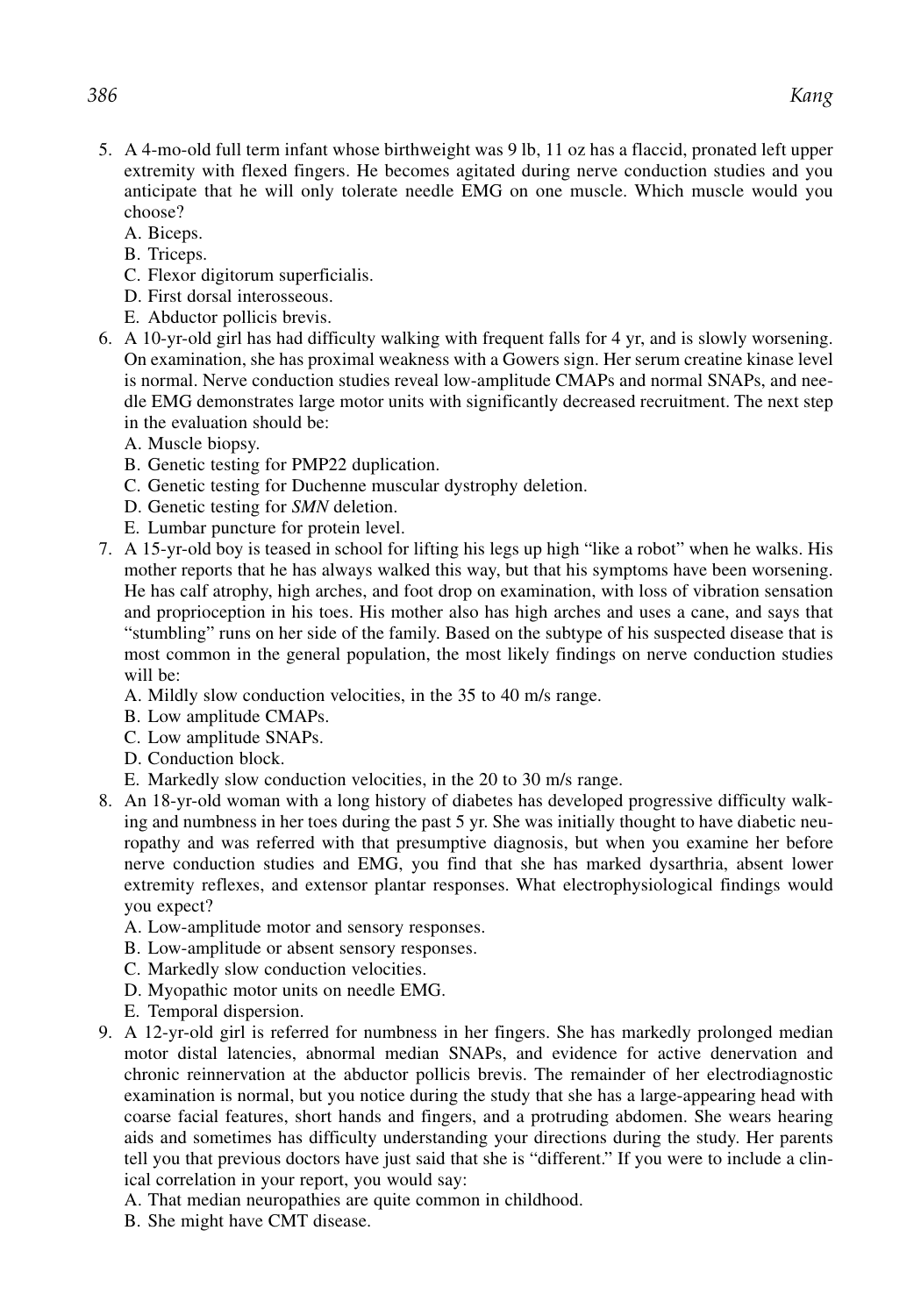- C. It may be helpful to send urine for mucopolysaccharides.
- D. A chromosome analysis may be indicated.
- E. She should have serum amino acids and urine organic acids checked.
- 10. You are in practice in Pennsylvania when you are asked to perform nerve conduction studies and EMG on an inpatient at your local hospital, a 4-mo-old infant boy with an acute onset of weakness and hypotonia. On examination, he is intubated and quite flaccid, with ophthalmoparesis, sluggish pupillary responses, and hyporeflexia. His mother tells you that the first sign of difficulty was constipation 4 d ago. His father is not present because he is a foreman on a crew breaking ground for the new hospital outpatient building across the street. The highest yield studies on nerve conduction studies and EMG will be:
	- A. Median and peroneal motor studies.
	- B. Sensory studies.
	- C. 2- to 3-Hz repetitive stimulation.
	- D. 20- to 50-Hz repetitive stimulation.
	- E. Needle EMG.

## **REVIEW ANSWERS**

- 1. The correct answer is D. The medial plantar sensory response is often easier to obtain than the sural sensory response in infants, in part, because of the substantial amount of subcutaneous tissue over the sural nerve at that age.
- 2. The correct answer is A. Nerve conduction studies and EMG normal values in infants and children differ markedly from those in adults, but follow a consistent age-dependent pattern. A general rule of thumb is that nerve conduction velocities in newborns are half those of adults.
- 3. The correct answer is C. Myelination of axons continues after birth, often not reaching maturity until the third to fifth year of life. Smaller axon diameters in infants and children also slow conduction velocities to some extent, but have a more modest effect than incomplete myelination.
- 4. The correct answer is B. An infant's typical reflexive response to a painful stimulus is withdrawal of the extremity, thus, needle insertion in an extensor muscle will usually result in relaxation of that muscle, whereas insertion in a flexor muscle will lead to activation. Fibrillation potentials and positive sharp waves are abnormal findings in infants, just as in adults. The needle study in an infant is often abbreviated compared with an equivalent study in an adult. It is unnecessary to subject an infant to excessive discomfort, and the electromyographer must carefully triage the muscles studied. In the hands of a skilled electromyographer, needle placement is almost always correct. Anatomical landmarks are critical in infant studies, and larger muscles are studied whenever possible.
- 5. The correct answer is A. The infant most likely has an Erb's palsy affecting the upper trunk of the brachial plexus caused by traction on the neck and shoulders during a difficult delivery, which can be deduced from the large birthweight and clinical presentation. Thus, a muscle innervated by the upper trunk of the brachial plexus would be ideal if only one muscle can be studied. The biceps, innervated by the musculocutaneous nerve, lateral cord, upper trunk, and C5–C6, is ideal. The other options all indicate muscles innervated by lower portions of the brachial plexus. The deltoid is another upper trunk muscle frequently studied in this setting, but is less likely than the biceps to be activated by an uncooperative infant. At the age of 4 mo, the most likely abnormal finding is chronic reinnervation rather than active denervation, making the biceps a better choice. If the infant were 1-mo old, the deltoid might be preferable. In an infant who tolerates the study well, as full a root/plexus screen as possible should be performed, because the extent and severity of injury can vary significantly.
- 6. The correct answer is D. This patient most likely has SMA type III (Kugelberg–Welander disease), with the proximal weakness, normal creatine kinase levels, and evidence for motor neuron disease on electrophysiological studies. In almost all cases, the patient will have a homozygous deletion in exon 7, exon 8, or both, of the *SMN* gene. A muscle biopsy should demonstrate fiber type grouping suggesting a neurogenic lesion, but is more invasive than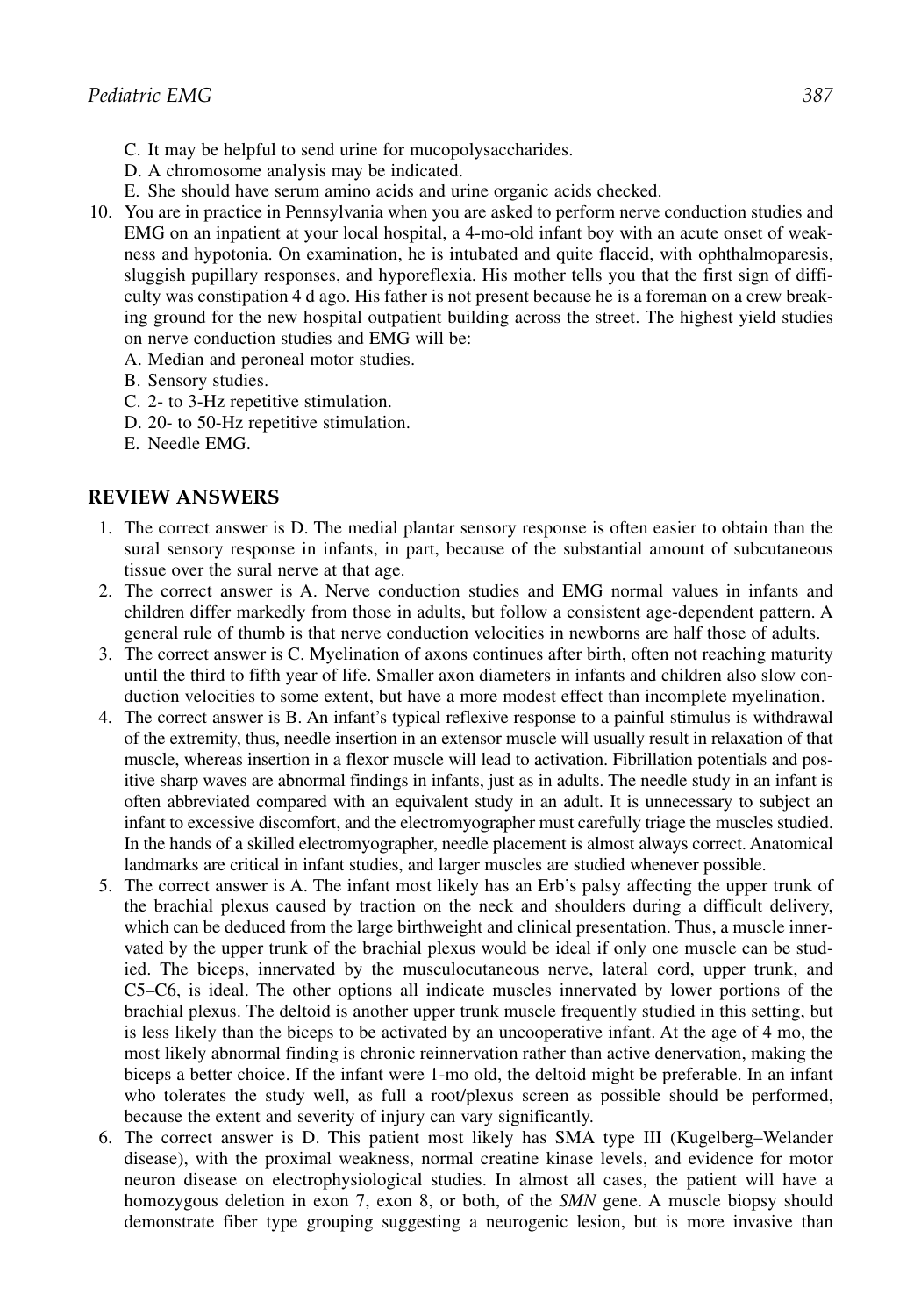genetic testing on blood lymphocytes and does not reveal a molecular diagnosis. The patient does not fit the picture of hereditary motor and sensory neuropathy (CMT), which is associated with distal weakness, sensory loss, and a duplication in the *PMP22* gene. This presentation is also not consistent with Duchenne or Becker muscular dystrophy, nor with an inflammatory demyelinating polyneuropathy, which is associated with elevations in cerebrospinal fluid protein. If this patient were a severely hypotonic infant with the same creatine kinase levels and electrodiagnostic results, she would most likely have SMA type I (Werdnig–Hoffman disease).

- 7. The correct answer is E. This patient most likely has CMT disease. Type 1, a demyelinating form, is most common and statistically would be most likely in this patient without further demographic information, especially with the history of autosomal dominant inheritance. Conduction velocities are markedly slow in most cases. Amplitudes are typically normal in this form, although they can be markedly abnormal in type 2, the axonal form, of CMT. Evidence for multifocal slowing, such as conduction block, is classically found with acquired polyneuropathies, although multifocal slowing in inherited polyneuropathies, including some forms of CMT, does occur.
- 8. The correct answer is B. This patient seems to have Friedreich's ataxia, which is often associated with diabetes and cardiomyopathy. Onset occurs before age 20 yr. A sensory neuronopathy, with severe reduction in sensory response amplitudes is common, and preserved CMAPs and conduction velocities help distinguish it from CMT.
- 9. The correct answer is C. This girl most likely has Hurler disease, a mucopolysaccharidosis. A urine screen for mucopolysaccharides is indicated, followed by or concurrent with blood lysosomal enzyme testing. Median neuropathies, including carpal tunnel syndrome, are exceedingly rare in children in the absence of a systemic underlying condition. Assuming that she has no lower extremity symptoms, this presentation is inconsistent with CMT. Chromosome analysis, an amino acid panel, and an organic acid panel would not diagnose Hurler disease.
- 10. The correct answer is D. Pennsylvania, along with Utah and California, are states with high incidences of infant botulism, because of the presence of botulinum spores in the soil. A parent of an affected infant typically works in construction or is otherwise in close and frequent contact with newly disrupted soil. Constipation is a frequent early sign. The most important studies to perform are high-frequency repetitive stimulation studies at 20 to 50 Hz, which should yield an incremental response. It is important to perform such studies with the patient under anesthesia, because the studies are quite painful. Because this infant is already intubated, this should not be difficult. There may also be a decrement on low-frequency repetitive stimulation, but this finding may not always be present. Other electrodiagnostic studies, including routine nerve conduction studies and needle EMG, abnormalities such as diminished CMAP amplitudes will yield normal results or nonspecific abnormalities.

## **SUGGESTED READING**

- Baer RD, Johnson EW. Motor nerve conduction velocities in normal children. Arch Phys Med Rehabil. 1965;46:698-704.
- Cornblath DR, Sladky JT, Sumner AJ. Clinical electrophysiology of infantile botulism. Muscle Nerve. 1983;6:448-452.
- Cruz Martinez A, Perez Conde MC, Ferrer MT. Motor conduction velocity and H-reflex in infancy and childhood: 1.-study in newborns, twins and small-for-dates. Electromyogr Clin Neurophysiol. 1977;17:493-505.
- Darras BT, Jones HR. Diagnosis of pediatric neuromuscular disorders in the era of DNA analysis. Pediatr Neurol. 2000;23:289-300.
- Deymeer F, Jones HR, Jr. Pediatric median mononeuropathies: a clinical and electromyographic study. Muscle Nerve. 1994;17:755-762.
- Escolar DM, Jones HR, Jr. Pediatric radial mononeuropathies: a clinical and electromyographic study of sixteen children with review of the literature. Muscle Nerve. 1996;19:876-883.